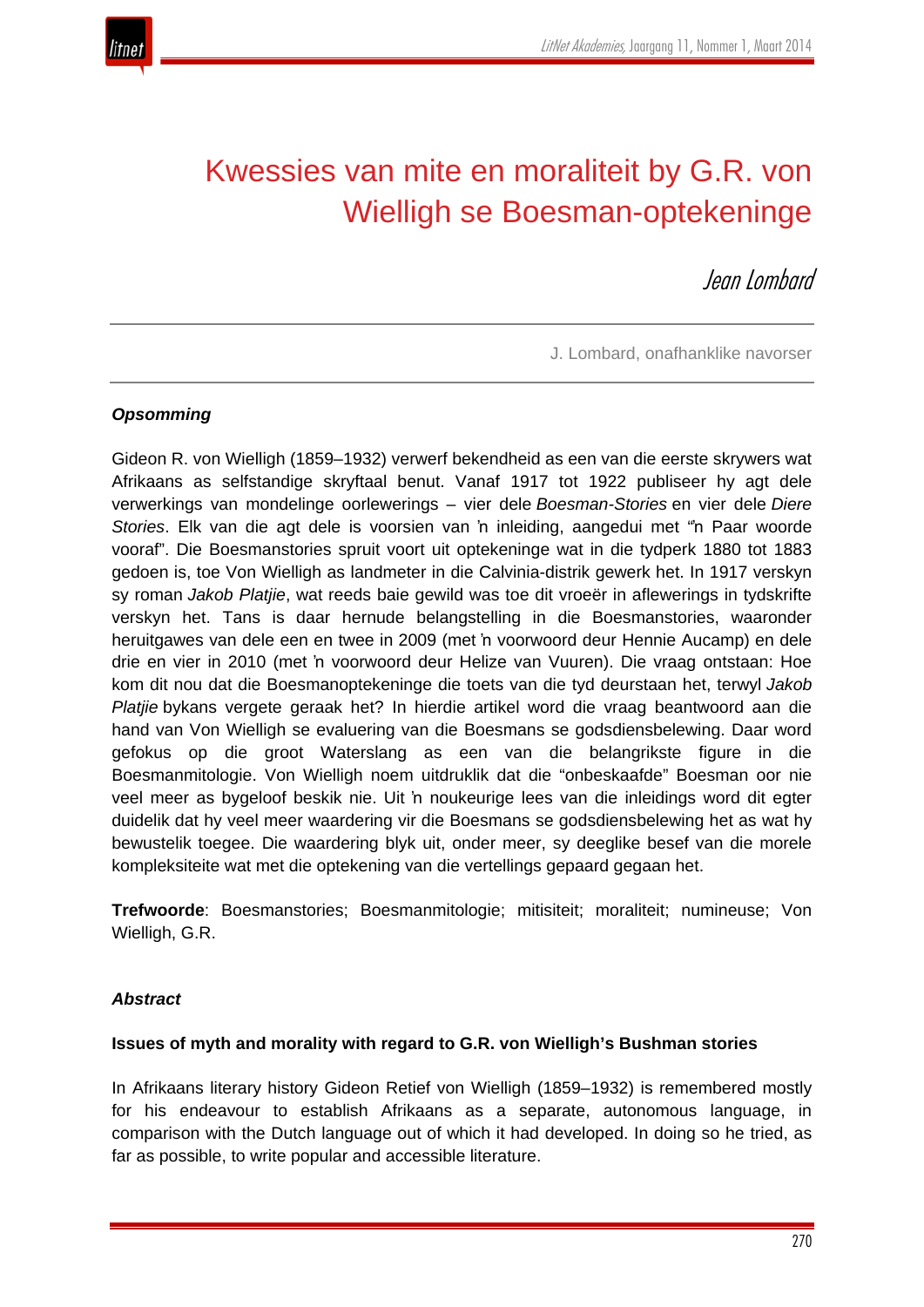During his lifetime he indeed succeeded in being a popular writer. His novel *Jakob Platjie* appeared twice as a series in literary magazines before it was published as a book in 1917. Between 1917 and 1922 Von Wielligh also published eight volumes of Bushman stories: four volumes of *Boesman-Stories* and four volumes of *Diere Stories* (animal stories)*.* The bulk of these were collected while Von Wielligh was a land surveyor in the district of Calvinia in the Northern Cape from 1880 to 1883. He was disappointed, however, that these stories were regarded merely as children's literature, and hoped that in future they would find a broader readership.

These were predictive words, since in 2009 and 2010 the four volumes of the *Boesman-Stories* were reissued: volumes 1 and 2 with a foreword by Hennie Aucamp (in 2009) and volumes 3 and 4 with a foreword by Helize van Vuuren (in 2010). In 2005 a German translation of volume 1 of the *Boesman-Stories* ("Mitologie en legendes") had already appeared, namely *Die Sterne sind glühenden Kohlen und Asche* by Robert Schall.

In this article I will discuss possible answers to the question as to why Von Wielligh's *Jakob Platjie* has practically fallen into oblivion, whereas the Bushman stories are receiving renewed interest. The answer is found mainly in the introductions ("'n Paar woorde vooraf") which Von Wielligh wrote to each of the eight volumes of the Bushman stories. I will focus on his views regarding the Bushmen's religious beliefs and what he saw as their superstition. Although Von Wielligh highly appreciated the Bushmen's narrative abilities, he had contradictory views as far as their religion was concerned. This results in a moral complexity, which I directly connect with the renewed interest in his Bushman stories.

When one compares the dates of the first publication of *Jakob Platjie* with the gathering and publication of the Bushman stories, it becomes clear that Von Wielligh worked on these publications simultaneously. It is therefore not surprising that similar viewpoints with regard to, specifically, religious matters, are expressed. For instance, in both the stories and the novel Von Wielligh regards the water snake, one of the main supernatural animals in Bushman mythology, as merely superstition. The views of the narrator in the novel coincides with Von Wielligh's personal views as he sets them out in the introductions and essays of the Bushman stories.

The novel ends in a rather simplistic way – morally speaking – when Jakob, at the end of all his wanderings, is converted to Christianity. This happy ending is not motivated by either the events or developments within the character. Von Wielligh's preference for organised religious belief systems is stated in the *Boesman-Stories* (the essays and the introductions) and in *Jakob Platjie.* According to Von Wielligh the Bushmen have no civilised religious expression, since they do not practise any form of institutionalised religion comprising churches and pastors, for example.

A closer reading of the introductions to the Bushman stories do, however, reveal a morally much more complex view of Bushman religion*.* In his introduction to volume 2 of the Bushman stories Von Wielligh reveals a certain degree of appreciation for the animistic tradition which stresses the unity between humankind and nature. Belonging to this tradition results in the Bushman's having a unique way of storytelling. Von Wielligh also discusses different compromises he had to make with regard to the choice of variants of the different stories, the use of language, style and revealing the true character (the "volkskarakter") of the Bushman.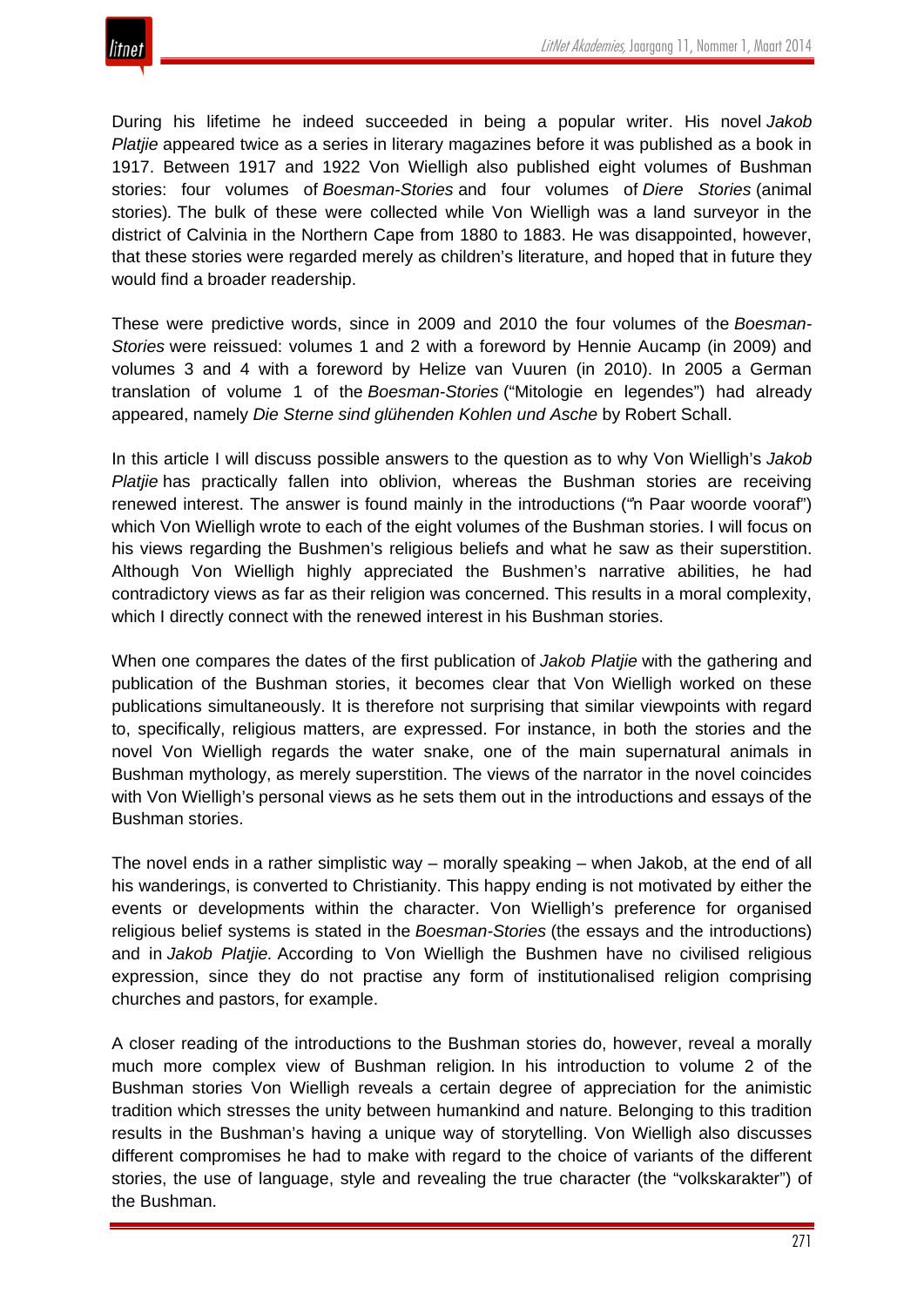

It is specifically in an essay entitled "Religious concepts" ("Godsdienstige begrippe") that Von Wielligh reveals a far more complex view of Bushman religion than the superficial judgment of superstition which he stated elsewhere. He comes to the conclusion that the Bushman feels dependent on supernatural help; he feels dependent on something otherworldly.

In this article the Bushman's endeavour to find supernatural help is interpreted specifically as a search for numinousness. In his book *Das Heilige* (1917) Rudolf Otto describes *numinous* as the opposite of *ominous.* Otto reacted against tendencies within his culture according to which concepts like *holy* and *sacred* were superficially seen as equal to *moral goodness*. Numinousness deals with the mysterious, unfathomable aspects of human existence, without referring to a specific religion. Numinous narrations – often in the form of myth – are attempts to come closer to an explanation of issues that cannot be rationally explained. Mythical beings, like water snakes and mermaids, enhance human awareness of the realms of the supernatural. Even as a young child Von Wielligh had developed a sense of the numinous as he listened to the narrations of the Khoisan workers he grew up with.

When Von Wielligh names volume 1 of his Bushman stories "Mythology and legends" ("Mitologie en legendes"). He ascribes a definite status to these stories, especially as far as the term *mythology* is concerned. Definitions of *myth*, especially within literary context, usually stress two prominent aspects, namely narrative dimensions and numinous or religious dimensions. Without the numinous dimension a myth becomes nothing more than "merely a story".

Quite a few of the Bushman stories in volume 1 are creation stories, in other words, narratological efforts to explain the origins of humanity and the universe. These stories, by means of personification and symbolism, portray the moral complexities of human existence. In the creation story "The animals ask for food and water" ("Die diere vra om kos en water"), for instance, it is shown how reciprocal violence, as a means of solving survival problems, only escalates into more violence: one species living off another.

Truth is an important theme in the story "The big Water Snake" ("Die groot Waterslang"). The truth here, however, is a complex truth. The main antagonist, a young male who steals the Water Snake's wonderful stone, lies to her and to his people. In the end he manages to return the stone without admitting that he had stolen it. Despite his dishonesty he remains a rich and happy man, fortunate in all his ways. Most probably without consciously realising it, Von Wielligh must have had a very strong feeling for the moral and spiritual complexities of the mythological stories of the Bushmen. His endeavour to conserve them for future generations was certainly not motivated solely by the nationalistic consideration of establishing a new language. The survival of these stories most probably has to do with Von Wielligh's subtle appreciation for the universally numinous aspects reflected in these texts.

Whenever a writer reworks a mythological motif in such a way that it gains new meaning and relevance within a contemporary context, the process of *mythicity* is at work. Von Wielligh's reworking of the Bushman stories he recorded are pertinent examples. They form an intertextual basis for the further exploration of relationships between European and Bushman culture, as is proven in the oeuvres of, inter alia, Thomas Deacon and André P. Brink. In order to utilise Von Wielligh's work to the full it will furthermore be necessary to translate the Bushman stories into English – a request Hennie Aucamp emphatically puts forward in his introduction to the 2009 reissue, *Versamelde Boesmanstories 1*.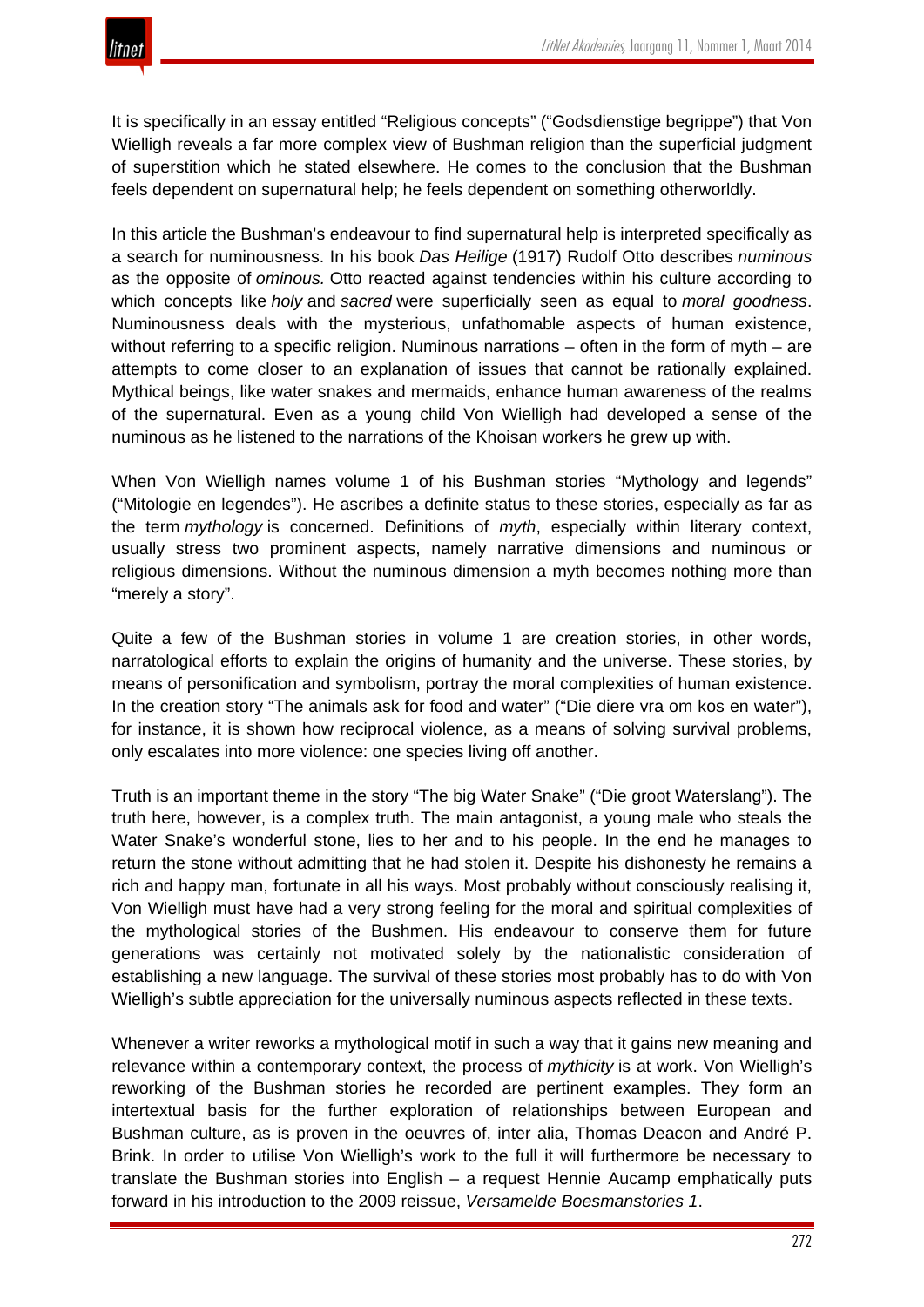

**Keywords**: Bushman stories; Bushman mythology; mythicity; morality; numinousness; Von Wielligh, G.R.

#### **1. Inleiding**

Die omvattende oeuvre van Gideon Retief von Wielligh (1859–1932) word in die Afrikaanse literatuurgeskiedenis by uitstek gesien as verteenwoordigend van die nasionalistiese strewes wat die letterkunde van die Eerste Taalbeweging gekenmerk het.

Wat hiertoe bydra, is dat Von Wielligh self een van die voorste verdedigers van die Genootskap vir Regte Afrikaners (GRA) was en hom sy hele lewe lank beywer het vir die vestiging van Afrikaans as selfstandige skryftaal teenoor Nederlands. Hoewel hy as landmeter opgelei was en reeds op 17-jarige ouderdom die beroep begin beoefen het, was hy 'n toegewyde skrywer, van sowel letterkundige as taalkundige werke.

Naas die ontwikkeling van Afrikaans as skryftaal was dit vir Von Wielligh belangrik om populêr en toeganklik te skryf. Von Wielligh se bekendste voorbeeld van skeppende werk, die roman *Jakob Platjie*, het twee keer in reeksvorm verskyn voordat dit in 1917 in boekvorm gepubliseer is. Aanvanklik het die aflewerings in die tydskrif *Ons Klijntji* (1896–1906) verskyn en later weer in *Die Brandwag* (1912–1914) (Kannemeyer 1978:66).

Schoonees (1939:92) beweer in sy vroeë literatuurgeskiedenis dat Von Wielligh se "vooropgestelde doel" was om "eenvoudige, leersame lektuur te verskaf vir die minder bevoorregte Afrikaner, veral op die platteland". Hoewel Von Wielligh groot waarde geheg het aan begrippe soos *beskawing* en *opvoeding*, het hy nie veel erg aan "hoë kuns" gehad nie. In een van sy huldigingswerke oor die werksaamhede van die GRA stel hy dit soos volg: "Die minder-bevoorregtes, wat nie van jongs af vir 'n letterkundige smaak opgelei is nie, openbaar die neiging van kinders en jongmense om na grappe, of na ware gebeurtenisse, of vertellings wat nie baie inspanning eis nie, baie graag te luister" (Von Wielligh 1925:60). Sy doelstelling om populêr te skryf hou dus direk verband met sy nasionalistiese oogmerke.

Kannemeyer (1988:37) beskou Von Wielligh as die belangrikste verteenwoordiger van die "folkloristies-sosiologiese rigting" in die Afrikaanse prosa van voor 1900. Die folkloristiese tipering van die oeuvre is te danke aan die optekening en verwerking van 'n groot verskeidenheid Khoi- en Boesmanvertellings.1 Von Wielligh het reeds as kind met inheemse storievertellers kennis gemaak, toe hy in 1870 saam met sy vader 'n reis deur dele van Namakwaland, Boesmanland en die Hantam onderneem het (Von Wielligh 1919:i). Dit was veral toe hy vanaf 1880 tot 1883 as landmeter in die Calvinia-distrik gewerk het dat hy met groot ywer en belangstelling vertellings van die Boesmans en die Khoi-Khoin opgeteken het.

Vier dele *Boesman-Stories* het verskyn (1919–1921), asook vier dele *Diere Stories* (1917– 1922). Die *Dierestories* het reeds in 1907 in boekvorm verskyn (Kannemeyer 1978:67). Die subtitel van elke deel van die *Diere Stories* is: "Soos deur Hotnots vertel". Von Wielligh gebruik dus die destyds gangbare term "Hotnots" – ook genoem *Hottentotte* – vir die Khoi-Khoin. Elkeen van die agt dele vertellings is voorsien van 'n inleiding, aangedui met "'n Paar Woorde vooraf". Von Wielligh doen groot moeite om aan te toon van wie en waar oral in die Wes- en Noord-Kaap hy sy optekeninge gedoen het (Van Vuuren 2010:9–12). Hy erken ook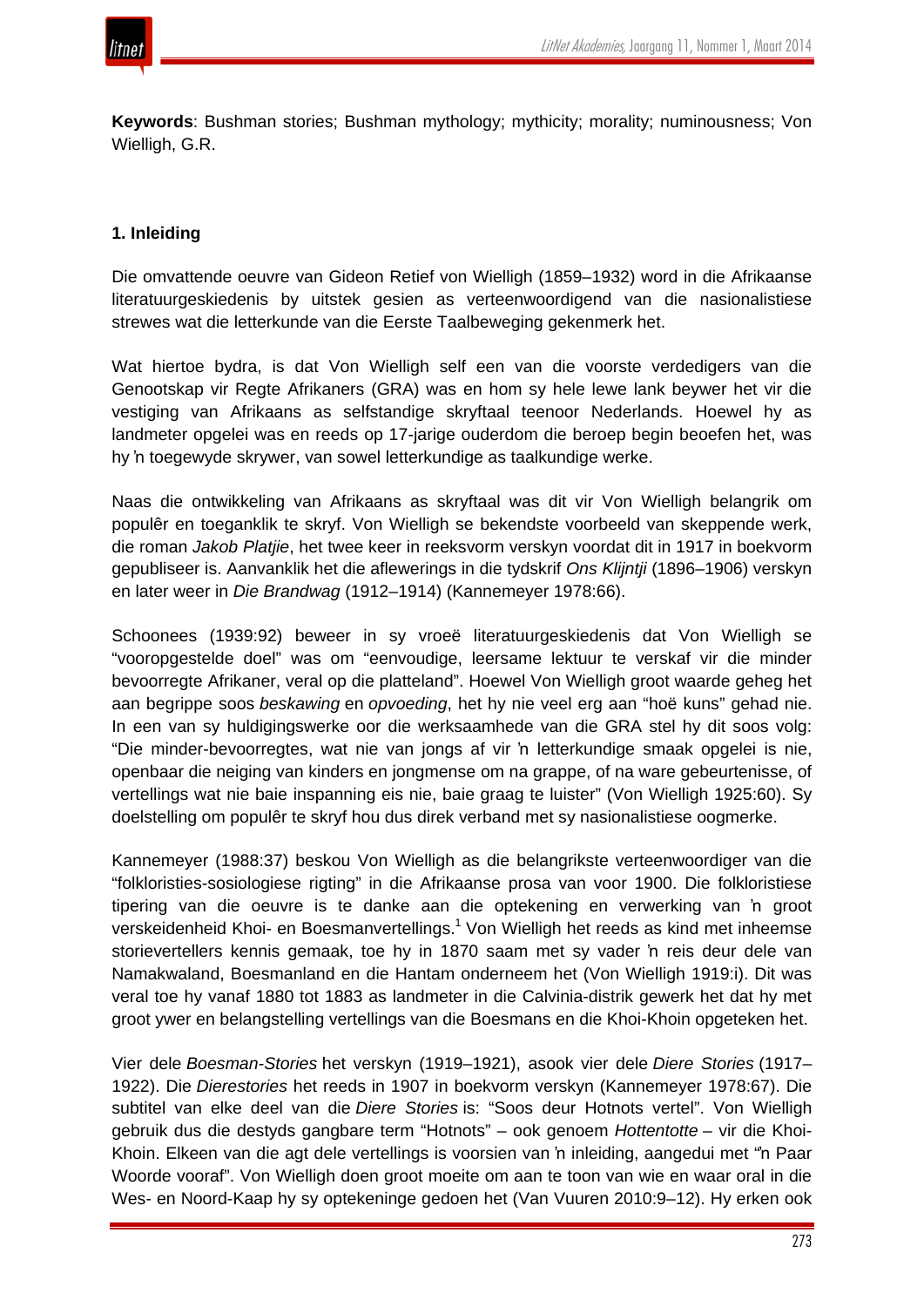

die ooreenkomste tussen sy werk en dié van Wilhelm Bleek en Lucy Lloyd (Von Wielligh 1920a:iv).

In die inleiding tot deel vier van die *Boesman-Stories* skryf hy oor die feit dat die Boesmans 'n "menseras uit die steenperiode" verteenwoordig, maar dat min aandag deur die geleerde wêreld aan hulle bestee word: "Ja, eendag sal die nageslag ons, die teenswoordige geslag vir hierdie nalatigheid met reg grootliks blameer" (Von Wielligh 1921b:i). Hy sluit hierdie inleiding met die volgende profetiese woorde af:

Wel, wat die *Boesman-Stories* vir die teenswoordige betref, word hul deur die gros van ons lesers bejeën as bloot vermaak vir kinders. [...] Maar daar sal gewis 'n tyd aanbreek dat nie alleen kinders nie, maar meer as kinders hulle ore sal hou teen die blaaie van die *Boesman-Stories* om te luister na sprokies en vertellings asof die woorde direk en duidelik afkomstig is van die oorspronklike lippe wat hul vertel het.<sup>2</sup> (Von Wielligh 1921b:iii)

Von Wielligh se voorspelling word bewaarheid deur Afrikaanse heruitgawes in 2009 en 2010. Dele 1 en 2 van die*Boesman-Stories* word as *Versamelde Boesmanstories 1*, met 'n voorwoord deur Hennie Aucamp (2009:7–17), uitgegee, terwyl Helize van Vuuren (2010:7– 19) dele 3 en 4, getiteld *Versamelde Boesmanstories 2*,van 'n voorwoord voorsien. Deel 1 van die Boesmanstories, naamlik *Mitologie en legendes*, verskyn in 2005 ook in Duits as *Die Sterne sind glühende Kohlen und Asche*, vertaal en verwerk deur Robert Schall.

Ook "in die geleerde wêreld" (Von Wielligh 1921b:i) is daar 'n oplewing in belangstelling in sowel Von Wielligh se letterkundige as sy taalkundige bydraes. In 2009, tydens 'n huldigingsbyeenkoms van sy 150ste geboortedag by die Nasionale Afrikaanse Letterkundige Museum en Navorsingsentrum (NALN), lewer Hennie van Coller (2010:101–3) 'n lesing waarin hy vanuit literêr-historiese perspektief 'n evaluering van Von Wielligh se skeppende prosa doen. In twee artikels wat in 2009 in *Tydskrif vir Nederlands en Afrikaans* verskyn het, lewer J.C. Steyn (2009:68–91) en Corlietha Swart (2009:92–104) bydraes oor Von Wielligh as taalkundige: Steyn oor sy rol in die Afrikaanse taalbeweging en Swart oor die verskeidenheid dissiplines (waaronder die leksikografie en sosiolinguistiek) wat in sy taalkundige nalatenskap aangetoon kan word.

Lombard (1999) wys in haar doktorale proefskrif op die baanbrekerswerk wat Von Wielligh as eerste optekenaar van Boesman- en Khoi-vertellings in Afrikaans gedoen het. Die proefskrif het gehandel oor wonderbaarlike waterslange – veral dié van die Khoisangroepe – en die voortgesette narratiewe verwerking daarvan in Afrikaans, maar ook vergelykenderwys in ander tale. Beide Aucamp (2009:16) en Van Vuuren (2010:18) wys ook op navorsing van die sterrekundige Willie Koorts, waarin die astronomiese kennis van die Boesmans, soos blyk uit die optekeninge van Von Wielligh, betrek word.

In hierdie artikel word daar gefokus op die vraag waarom die Boesmanstories tans hernude aandag ontvang, terwyl *Jakob Platjie,* as voorbeeld van Von Wielligh se eie skeppende werk, bykans vergete geraak het. My redes vir hierdie herlewing word hoofsaaklik gegrond op 'n interpretasie van die inleidings tot die agt verskillende dele van die Boesman- en die Khoi-optekeninge.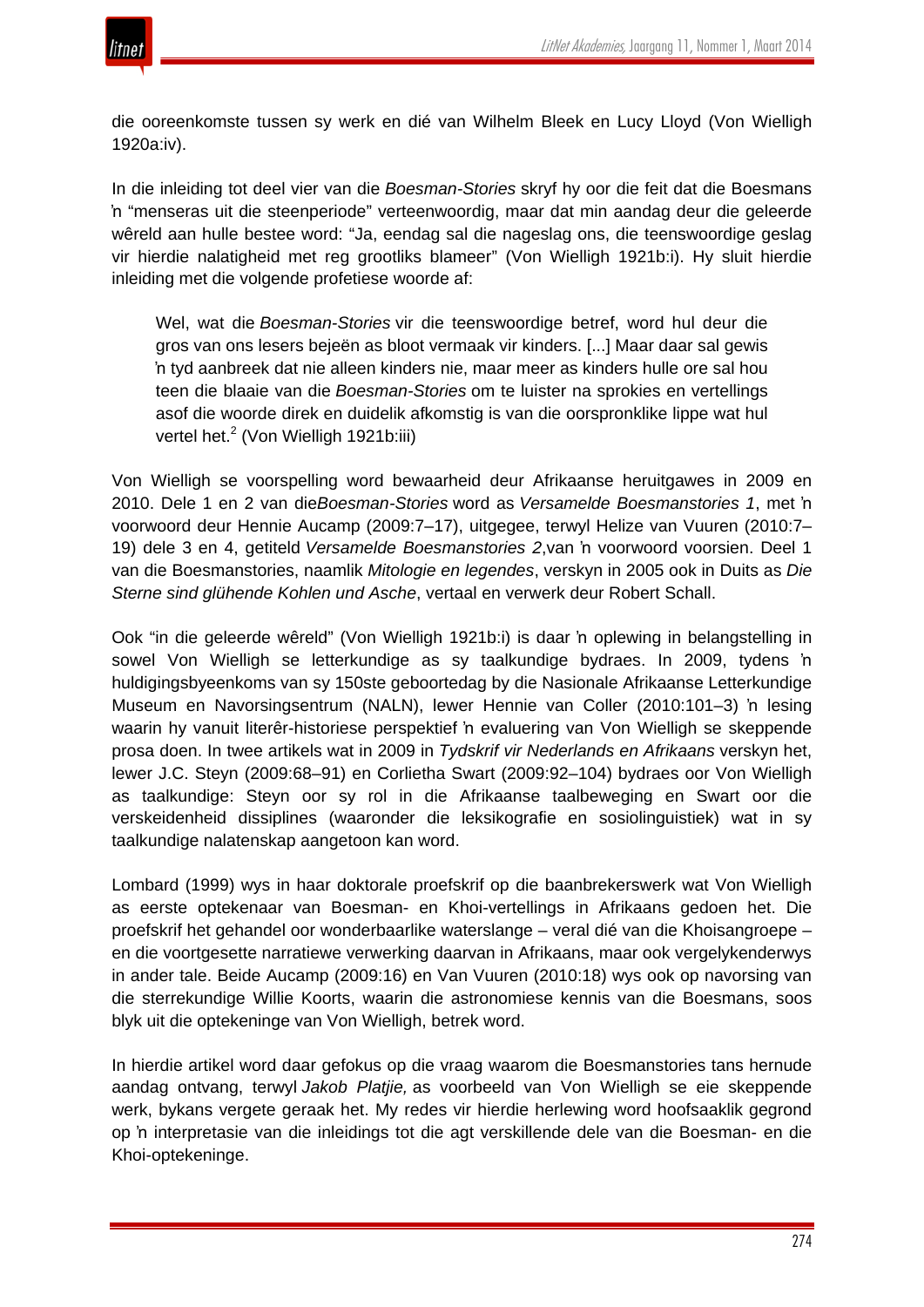

Aucamp (2009:7) begin sy voorwoord tot die heruitgawe van die *Versamelde Boesmanstories 1* met die stelling dat Von Wielligh self die beste begeleier by sy optekeninge is, en wel in sy "bondige Inleidings" tot die *Boesman-Stories* en die *Diere Stories*. Aucamp (2009:10–5) gaan voorts uitvoerig in op moontlike redes vir die lang swye oor Von Wielligh, maar noem vervolgens dat daar verblydende tekens van herontdekking is; hy noem spesifiek die belangrike navorsing van Helize van Vuuren. Laasgenoemde se voorwoord tot deel 2 van die *Versamelde Boesmanstories* van 2010 gee blyke van die soort navorsing waarna Aucamp verwys.

Van Vuuren (2010:15–6) wys onder meer op die verrassende feit dat die nou reeds uitgestorwe /Xam-Boesmans en die trekboere mekaar se tale geken het. Dieselfde boere het grootliks tot die uitsterf van die /Xam bygedra, omdat die Boesmans weens veerowery soos diere gejag en doodgemaak is. In die lig van hierdie gegewe betrek Van Vuuren (2010:15) 'n spesifieke morele kwessie waarmee die huidige Afrikaanse navorser gekonfronteer word: "Hoe regverdig 'n mens die rekonstruksie van die mondelinge tradisie van 'n uitgedelgde groep inheemse inwoners van die land, uitgedelg deur die Afrikaanse boere in wie se taal jy nou die herkonstruksie van hul kulturele erfgoed pleeg?"

Sy wys voorts daarop dat Von Wielligh self van die uitdelgingsekspedisies kennis geneem en mondelinge verslae daarvan weergegee het (Van Vuuren 2010:15-6). Dit het gelei tot 'n "ongemak en verskeurdheid oor die implikasies van hierdie moorddadige, ongelyke stryd" (Van Vuuren 2010:17).

In hierdie artikel wys ek op 'n ander soort morele "ongemaklikheid" wat Von Wielligh ten opsigte van die Boesmans ervaar het, spesifiek wat hul godsdienstige belewing betref. In die verhouding tussen optekenaar en vertellers kan dit maklik gebeur dat die een wat die skriftelike vorm hanteer, die ander as minderwaardig of onbeskaaf beskou. Hoewel Von Wielligh groot waardering gehad het vir die vertelvermoë van die Boesmans, $3$  het hy nie heeltemal ontkom aan allerlei vooroordele ten opsigte van hulle godsdiensbeoefening nie. Hy noem hulle selfs "barbare" (Von Wielligh 1921a:22). Tog wil ek 'n saak daarvoor uitmaak dat hy 'n groter genuanseerdheid openbaar het as wat hy dalk self sou wou toegegee het.

Ek fokus veral op deel 1 van die *Boesman-Stories*, naamlik *Mitologie en legendes*. Dit gaan hier om die tradisionele betekenis van *mite,* naamlik 'n ou, oorgelewerde verhaal oor heldefigure en goddelike wesens. Omdat mites meestal vertel is as pogings om die oorspronge van die heelal en ander ingrypende verskynsels te verklaar, is daar 'n duidelike verband tussen mite en godsdiens. Godsdiens het op sy beurt direk te make met waardes en norme; anders gestel: met etiek en moraliteit. Sowel godsdiens as moraliteit het te make met die gedragskodes binne 'n gemeenskap of samelewing, insluitend kwessies van reg en verkeerd, goed en kwaad.

Die morele kompleksiteit wat inherent deel is van die mitologiese verhale van die Boesmans word weerspieël in Von Wielligh se eie beskouings oor die Boesman. In die inleidings gee hy sorgvuldige uiteensettings van die kompromieë wat hy moes aangaan, nie net ten opsigte van godsdienstige begrippe nie, maar ook ten opsigte van taalgebruik en styl. Soms kan daar selfs teenstrydighede in Von Wielligh se betoog aangetoon word. Op paradoksale wyse is dit juis hierdie teenstrydighede wat moontlikhede open, tot vandag toe, vir die voortgesette interpretasie van en waardering vir Von Wielligh se baanbrekerswerk.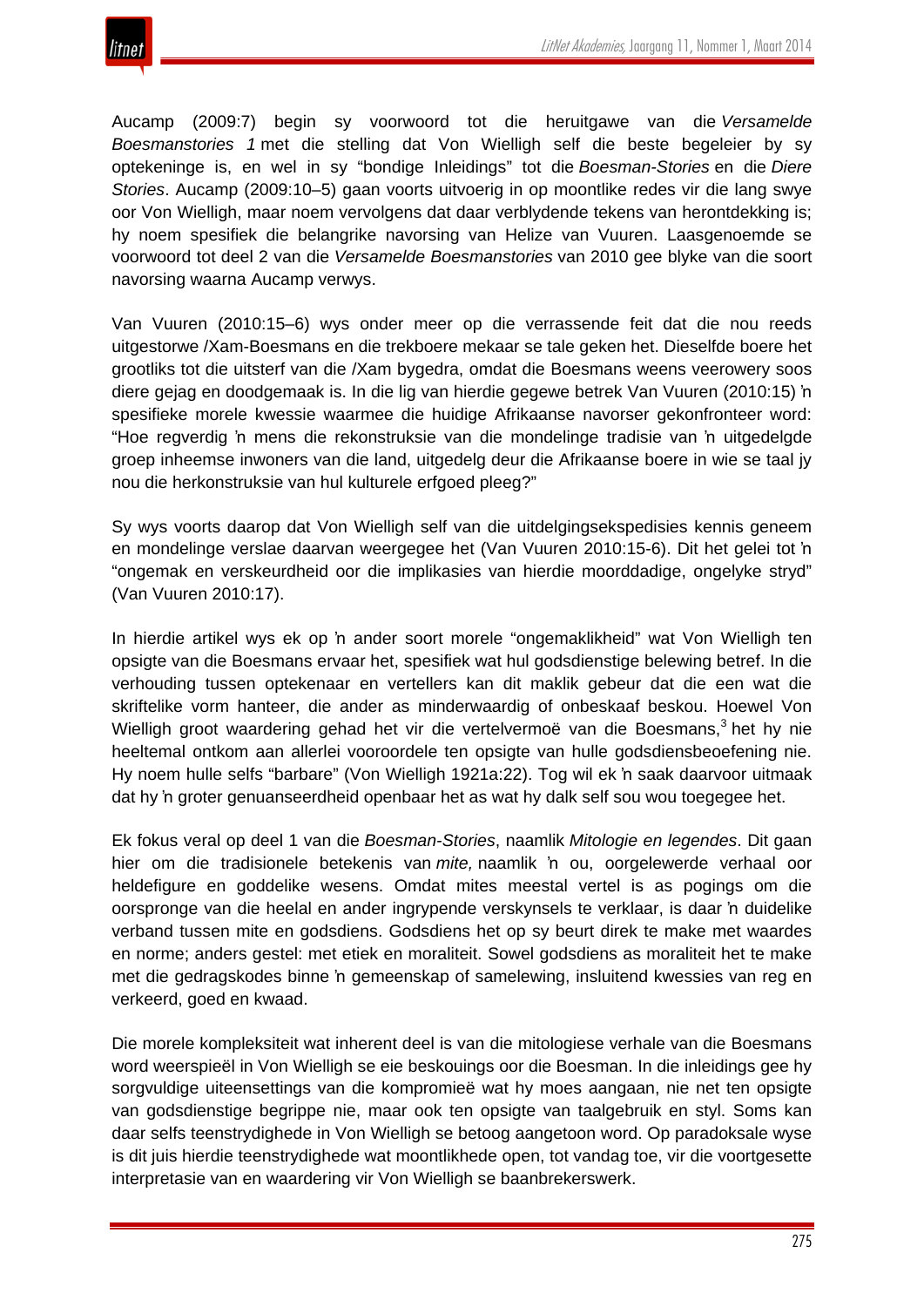

## **2. Morele kompleksiteit: Von Wielligh se dubbelsinnige duiding van die Boesmans se godsdiensbelewing**

#### *2.1 'n Vergelyking tussen die roman* **Jakob Platjie** *en die Boesman-optekeninge*

Deel 3 van Von Wielligh se *Boesman-Stories* handel oor *Die Boesman self, sy sedes, gewoontes en bekwaamhede*. In meer as een opstel word daar aandag gegee aan die Boesmans se godsdienstige begrippe en ook aan wat Von Wielligh as hullebygeloofinterpreteer. In sy inleiding tot deel 2 stel Von Wielligh (1920a:i) dit as voorwaarde vir die genieting van Boesmanvertellings dat "die toehoorder of leser volkome met die karakter van dié nasie bekend sal wees". Daarom het hy probeer om nie net "die blote stories" te vertel nie, maar het hy terselfdertyd daarna gestreef om die "volkskarakter" te weerspieël. Deel van hierdie volkskarakter is die Boesman se religieuse belewing en sy moraliteit, wat Von Wielligh aandui as sy "sedes".

Die vraag ontstaan of Von Wielligh in *Jakob Platjie*, waar hy 'n meer individuele skriftelike verwerking in romanvorm oor sy kennis van die Boesmans en die Khoi-Khoin gee, dieselfde standpunte oor byvoorbeeld hulle godsdiens en sedes handhaaf. 'n Mens vermoed dat dit wel die geval sal wees, omdat die opnamedatums en die publikasiedatum van onderskeidelik die optekeninge en die roman ooreenstem. Die roman is in 1917 in boekvorm uitgegee, hoewel aflewerings daarvan reeds tussen 1896 en 1906 in die tydskrif *Ons Klijntji* verskyn het. Aucamp (2009:7) wys daarop dat Von Wielligh reeds in 1906 dertig verkorte dierestories vir *Ons Klijntji* geskryf het. Hulle is later herskryf, omdat die spelling van 1906 nie gewild was nie.

Die publikasiedatums van die agt dele *Diere Stories* en die *Boesman-Stories* strek van 1917 tot 1922. Von Wielligh (1921b:2) bevestig die wisselwerking tussen die roman en die optekeninge as hy in die inleiding tot deel 4 van die *Boesman-Stories* skryf: "In *Jakob Platjie* het ons reeds baie feite oor Boesmans meegedeel; om daardie gegewens hier uit te sluit, sal ons die volledigheid van hierdie werk nie reg laat ervaar nie; daarom vul ons die nodige besonderhede ook hier in." 'n Mens kan dus aflei dat daar nie belangrike verskille tussen 1896 en 1922 in Von Wielligh se beskouings oor die Boesmans en die Khoi-Khoin voorkom nie.

Beskouings oor die waterslang kan as bewys hiervoor dien. Die essay in deel 3 van die Boesman-optekeninge, wat handel oor "Bygeloof aangaande sekere Diere", word voorafgegaan deur die opmerking: "[Die bygeloof is] so sterk by hulle ingewortel dat dit amper net soos 'n soort godsdiens kan beskou word" (Von Wielligh 1921a:51). Die eerste dier wat bespreek word, is die waterslang met die wonderbaarlike steen op die voorkop. Die geloof in die waterslang, wat volgens Von Wielligh (1919:77) "so 'n vername rol in die Boesmanfabelleer speel", word dus sonder meer as "bygeloof" beskou.

Soos wat die titel suggereer, kan Jakob Platjie as die hoofkarakter beskou word. As twaalfjarige seun begin hy saam met die smous Koos Fonk rondswerf, en op die vele reise wat hulle onderneem, word baie dinge gehoor en ervaar. In hoofstuk 9, met die opskrif "Is dit bygeloof of is dit waar?"  $(88)$ ,<sup>4</sup> gee die verteller die volgende agtergrondskennis:

Ou Karel Bleskop was 'n ou Koranna van die egte soort en was eintlik 'n ekspert in bygelofies, wat hy so grondig kan bepleit asof dit alles die onvervalste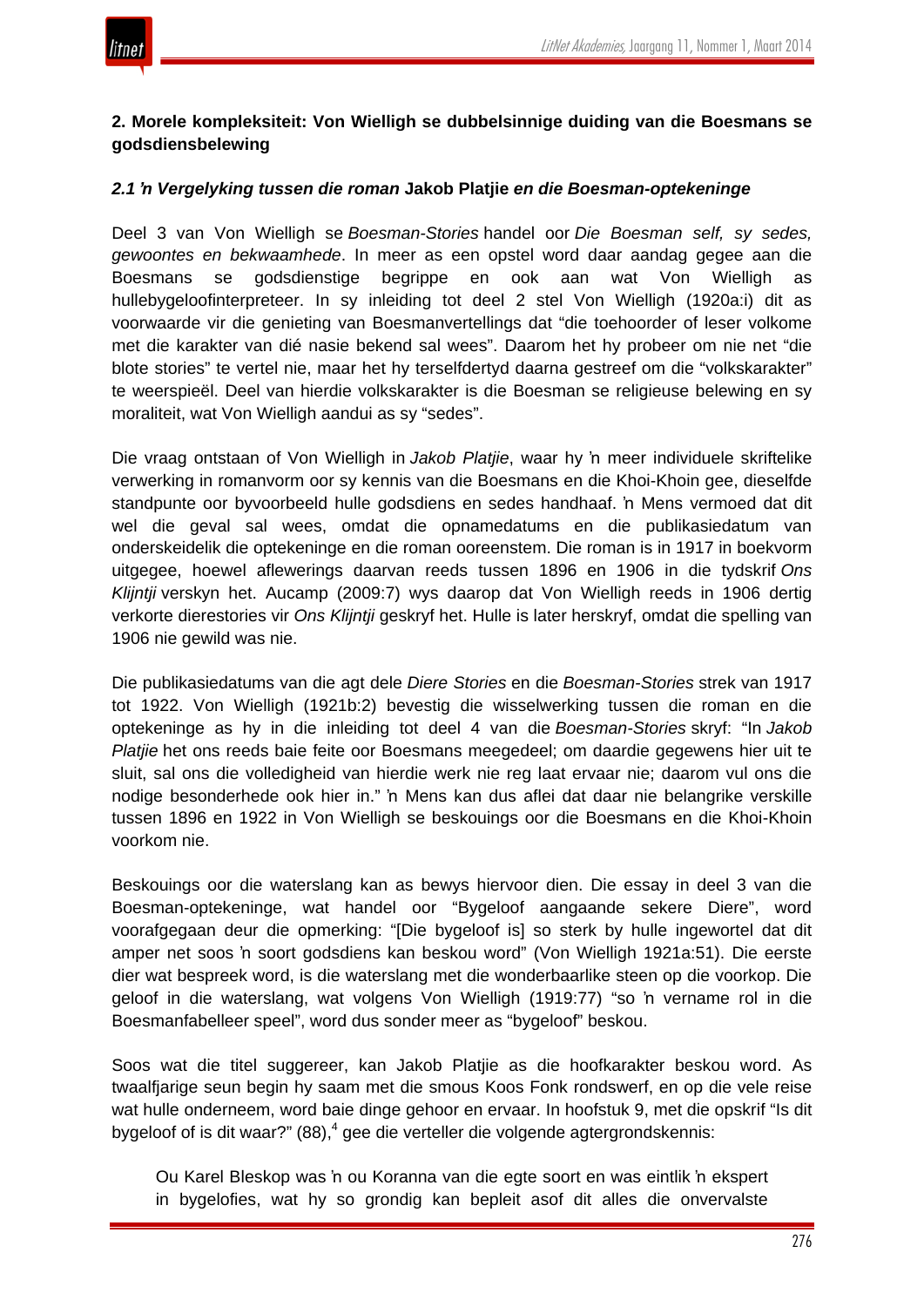

waarheid is. In ieder geval hy glo dit en laat dit in geen geval uit sy kop uit praat nie. Die verhale omtrent die groot waterslang en die volgende bygelowe is nie alleen aan die Korannas, maar ook aan die Hotnots en die Boesmans eie – die Boesman word verklaar die moses vir die waterslang te wees. (90–1)

Uit sowel die opskrif van die hoofstuk as die aangehaalde teksgedeelte is dit duidelik dat die verhale oor die waterslang as bygeloof beskou word, soortgelyk aan die standpunt wat in deel 3 van *Boesman-Stories* uiteengesit word.

Ook hoofstuk 10 van die roman, wat handel oor "Die inwoners van Boesmanland" (99), is in sy geheel aan 'n antropologiese uiteensetting gewy, met bykans geen verwysing na die karakters Jakob Platjie en Koos Fonk nie. Dit gee dus soortgelyke inligting as deel 3 van die Boesmanstories, naamlik *Die Boesman self, sy sedes, gewoontes en bekwaamhede* (Von Wielligh 1921a). Weens hierdie ooreenkoms tussen die roman en die optekeninge kan 'n mens die afleiding maak dat dit Von Wielligh is wat die verhaal "binnetree" en sy mening gee. Die gang van die gebeure word trouens telkens onderbreek deur die verteller – of dan deur Von Wielligh as skrywer-verteller – wat sý oordeel oor geloofsaangeleenthede gee.

Die einde van die roman bring verdere insiggewende perspektiewe aangaande godsdiens en moraliteit na vore. Ná sy omswerwinge met Koos Fonk beland Jakob Platjie op die sendingstasie Genadendal, waar hy leer lees en skryf. Sy verblyf word soos volg opgesom: "Jare lank het Platjie op Genadendal gebly, waar hy die Kristelike leer aangeneem en bely het. Met sy doop het hy die naam van Jakob ontvang, maar hy het die naam van 'Platjie' nooit ontgroei nie" (218). Jakob se bekering tot die Christendom word op geen manier vanuit die romangebeure gemotiveer nie. Dit laat die vermoede ontstaan dat Von Wielligh weer eens as skrywer-verteller die verhaal "binnegetree" en met 'n eie, persoonlike godsdiensvoorkeur die gebeure gemanipuleer het.

Die roman het 'n gelukkige einde, maar hierdie einde verteenwoordig helaas ook 'n oorvereenvoudigde morele ingesteldheid. Die "Kristelike leer", met sy formele, sistematies uitgewerkte leerstellinge, word as goed en beskaaf beskou. Daarteenoor word die inheemse geloof – met byvoorbeeld die waterslang as 'n sentrale figuur – as oppervlakkige bygeloof afgemaak. 'n Sedelessie word dus aan die leser voorgehou, sonder inagneming van die morele kompleksiteite wat heel waarskynlik sou saamhang met die aflê van een godsdienstige tradisie ten gunste van 'n ander. Die verhaal eindig met 'n oorvereenvoudigde, moralistiese "oplossing" in die vorm van 'n bekering tot die Christendom.<sup>5</sup> Samehangend hiermee is daar in *Jakob Platjie* geen erkenning van die Boesman of Griekwa as 'n volwaardige persoon met 'n eie, selfstandige religieuse aanvoeling nie.

Die motiverings vir Von Wielligh se voorkeur vir die Christelike geloof blyk duidelik uit die standpunte wat hy in *Die Boesman self, sy sedes, gewoontes en bekwaamhede* uiteensit (Von Wielligh 1921a). Die insiggewendste waarnemings kom voor in die twee opstelle "Die Boesman Self" (Von Wielligh 1921a:15–22) en "Godsdienstige begrippe" (Von Wielligh 1921a:41–47). In die eerste opstel word genoem dat die Boesman se verstand maar swak ontwikkel is – "lees en skrywe val swaar" (Von Wielligh 1921a:20). Dit word afgesluit met die opmerkings: "Omtrent hulle godsdiens sal ons in 'n ander verhaal<sup>6</sup> vertel hoe flou dit is. Net soos alle barbare, is hulle opgegroeide kinders tot hulle dood toe" (Von Wielligh 1921a:22). 'n Sterk morele oordeel word dus gevel: die Boesman se godsdiens is nie veel werd is nie en daarom is hulle "barbare", dit wil sê "nie beskaafd nie".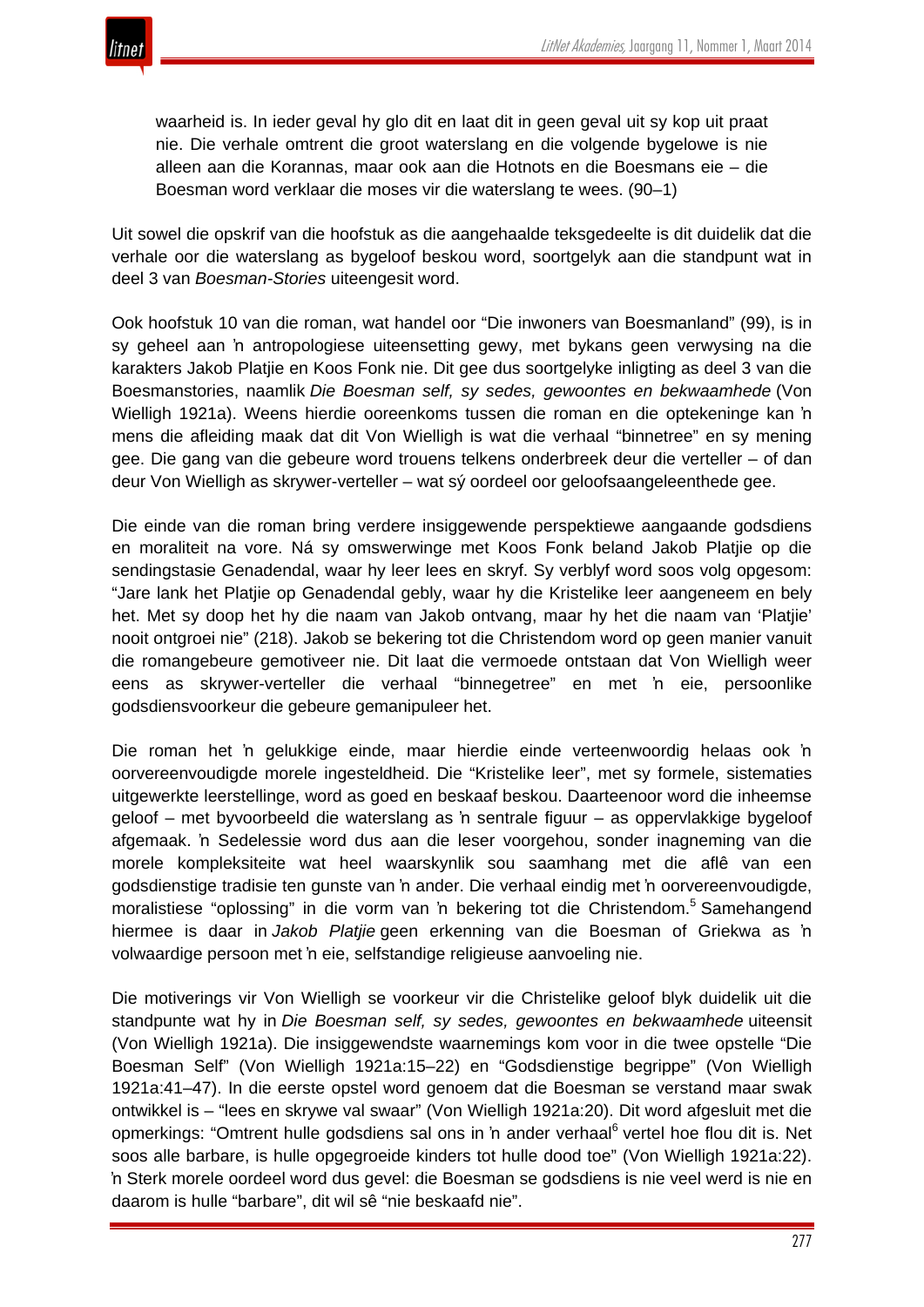

Die "ander verhaal" is die opstel oor die godsdienstige begrippe, waarin Von Wielligh 'n verklaring vir sy negatiewe beoordeling gee:

Die Boesman, as swerfling, het geen leidsliede of selfs geen priesters om eredienste waar te neem nie; publieke vergaderings en goed bygewoonde byeenkomste ken hy glad nie [...] hulle het geen kerke van hulle eie nie – dus ook geen vaste godsdiens-stelsel nie. Maar tog, daar bestaan 'n seker nasionale begrip oor godsdiens, wat in geheel nie ontwikkel is nie. [...]. As ons van die Boesman se *geloof* praat, is dit amper beter om van sy *bygeloof* te spreek – hieraan is hy skatryk. (Von Wielligh 1921a:47)

Ons kan wel let op Von Wielligh se kwalifiserings in bogenoemde aanhaling, met die "Maar tog" en "is dit amper beter". Hierdie tekens van twyfel oor sy sterk negatiewe oordele dui op 'n kernaspek van my argument oor 'n genuanseerder siening wat in ander gedeeltes na vore tree.

Die oorheersende standpunt is egter dat "beskaafde" godsdiens eintlik net bestaan uit goedgeorganiseerde – of dan geïnstitusionaliseerde – godsdiens, met priesters, eredienste en kerke as definitiewe tekens daarvan.

Georganiseerdheid as kriterium vir "beskaafdheid" kom ook duidelik na vore in 'n gedeelte oor die Boesmans in *Jakob Platjie.* Daar staan:

Die Boesman is 'n swerweling, wat hom nie deur die koorde van bestendigheid aan 'n plek laat binde nie. Om hierdie rede het hy geen bepaalde opperhoof nie, maar dool om in geselskap van famielie of vrinde; gevolglik het hy geen regering of wette nie [...]. Deur hul aan geen wette gebonde is nie, het hul nooit kans gekry om tot 'n militêre volk te ontwikkel nie. (Von Wielligh 1922b:104)

Dieselfde kriterium waarmee Von Wielligh die Boesmans se religieuse belewing negatief beoordeel, naamlik 'n goedgeorganiseerde sisteem, word ook ten opsigte van hulle maatskaplike en politieke instellings toegepas.

# *2.2 Kompromieë aangaande narratiewe kreatiwiteit*

Teenoor geïnstitusionaliseerde godsdienste is daar die geloofstradisies van die animisme wat in talle Afrika-godsdienste voorkom. Die animisme verteenwoordig 'n groep gelowe waarvan die aanhangers glo dat alledaagse verskynsels – soos diere, plante, berge en riviere – 'n siel of 'n bewussyn het. Volgens die animistiese tradisie word daar geen onderskeid gemaak tussen die natuur en die wêreld van bonatuurlike of goddelike wesens nie. Daarom kom die geloof aan bonatuurlike wesens soos die waterslang algemeen in animistiese gemeenskappe voor. Die wêreld word op 'n meer holistiese wyse ervaar, en die natuur en die wêreld van gode, geeste en bonatuurlike wesens as één werklikheid.

Ondanks sy voorkeur vir geïnstitusionaliseerde godsdiens gee Von Wielligh blyke van 'n definitiewe aanvoeling vir animistiese tradisies wanneer hy dit het oor die verband tussen die Boesmans se godsdienstige begrippe en hul kreatiwiteit met "die skep van stories". Hy skryf in die inleiding tot deel 2 van die *Boesman-Stories* (*Dierstories en ander verhale*):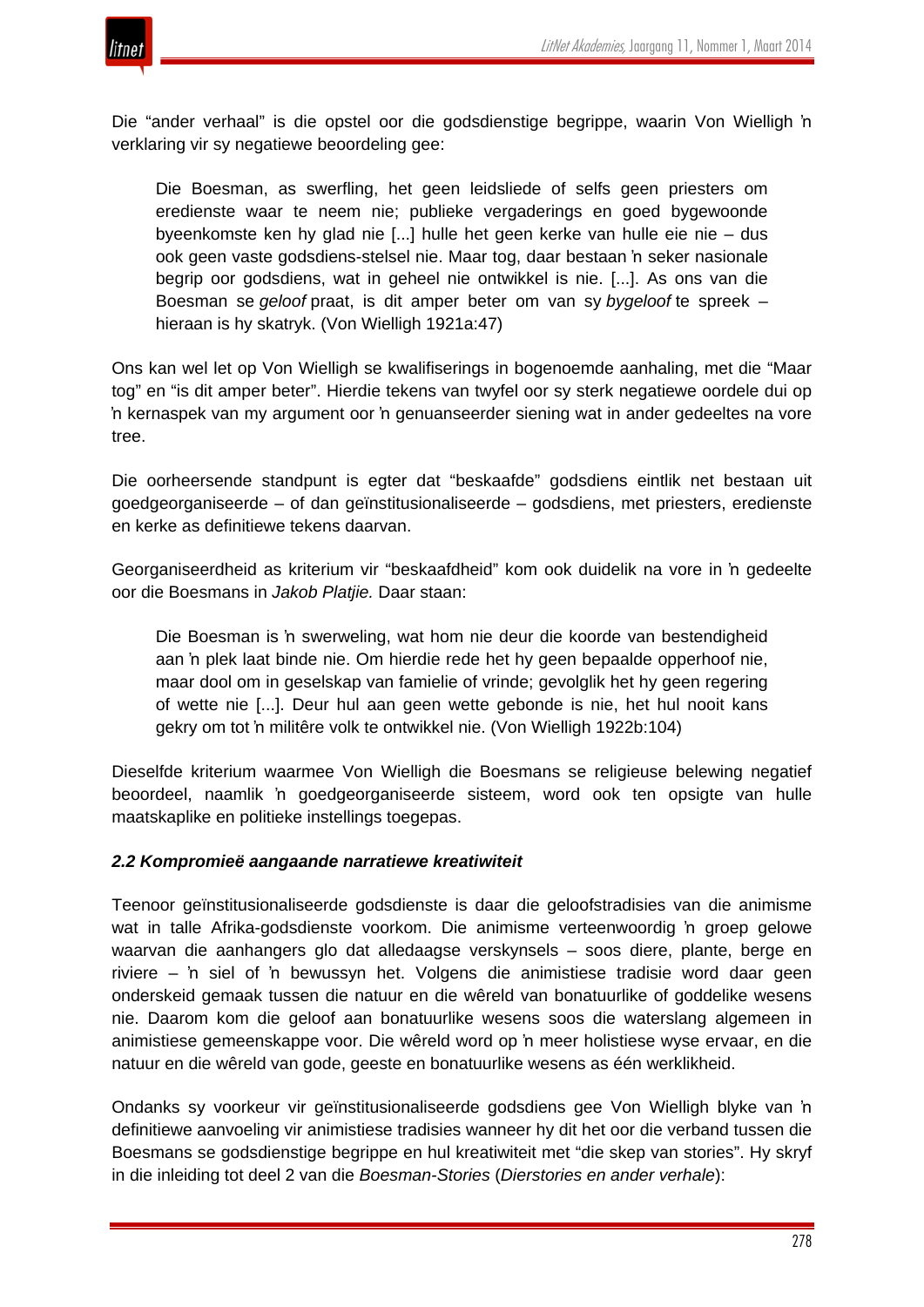

Maar as ons bedink wat die godsdienstige begrippe van die Boesmans is, nl. dat die ou geslag hul maklik van Boesman tot dier en van dier tot Boesman kon verander, dan moet ons sulke onnatuurlike, of bonatuurlike verskynsels, as volkome natuurlik vir 'n Boesman beskou. Met dit voor hom is hy aan die skep van stories gegaan. Sonder om in die spinnerakke van gissing verwar te raak, wil ons amper beweer dat die meeste van sy vertellings onsigbaar aan werklike gebeurtenisse geknoop is – in ieder geval, dis verdigsels van werklikhede. (Von Wielligh 1920a:ii)

Hiermee erken Von Wielligh dat die Boesman se unieke religieuse ervaring tot unieke stories aanleiding gegee het

Die versigtige formulering "Sonder om in die spinnerakke van gissing verwar te raak" en "wil ons amper beweer" impliseer dat Von Wielligh self aanvoel dat die verhouding tussen die Boesmans se geloof en hulle narratiewe kreatiwiteit veel meer verwikkeld is as wat hy op ander plekke op oorvereenvoudigde wyse verwoord het. Sy moralistiese sienings elders van die Boesmans se godsdiens as oppervlakkige bygeloof word hier enigsins (waarskynlik onbewustelik) gekwalifiseer. In dieselfde inleiding praat Von Wielligh (1920a:i) van die Boesman as "'n kunstenaar (artis)", waaruit sy waardering vir die Boesman se artistieke vermoëns duidelik blyk.

'n Aanvoeling vir groter verwikkeldheid blyk voorts uit Von Wielligh se verontskuldiging dat hy meerdere kere 'n "middelweg" moes volg in sy verwerking van die vertellings. Hy gebruik hierdie beeld byvoorbeeld wanneer hy verduidelik hoe hy met die verskillende variante van die mondelinge oorlewerings omgegaan het: "Met sulke verskille het ons degelik rekening gehou, en altyd probeer 'n middelweg in te slaan om alle besonderhede raak te gryp. Dit vereis dan goed nadink, pas en meet om by die oorspronklike te bly" (Von Wielligh 1920b:6).

'n Tweede kompromis wat Von Wielligh as 'n "middelweg" omskryf, het te make met die vertelstyl wat hy sou volg vir "die gewone leser", wat hy as die ideale leser beskou:

Ons hoop dat ons daarin geslaag het om die lesers te bevredig deur die middelweg te volg, wat geleë is tussen die gedagtegang van die Hotnotstorievertellers<sup>7</sup> en die van die blanke bevolking [...]. Ons het ons [...] so na as moontlik gehou aan Outa se manier van vertel om die ware karakter van die Dierestories nie geweld aan te doen nie. Die behoefte is: leesstof vir die gewone leser! en daarna het ons gemik. (Von Wielligh 1922a:3)

Ook ten opsigte van die taalgebruik het Von Wielligh (1917:6) vir homself 'n moeilike taak opgelê:

Ons het getrag om die verhale net so neer te skrijwe als outa dit sou verhaal het – maar in verbeterde taal en met weglating van herhalings, onstigtelike uitdrukkings en het verder onderdruk sulke stories, wat die grense van welvoeglikheid te buite gaan.

Die onderskeie dilemmas ten opsigte van taalgebruik en styl waarvoor Von Wielligh 'n oplossing probeer vind het met behulp van 'n middeweg, het duidelik ook met morele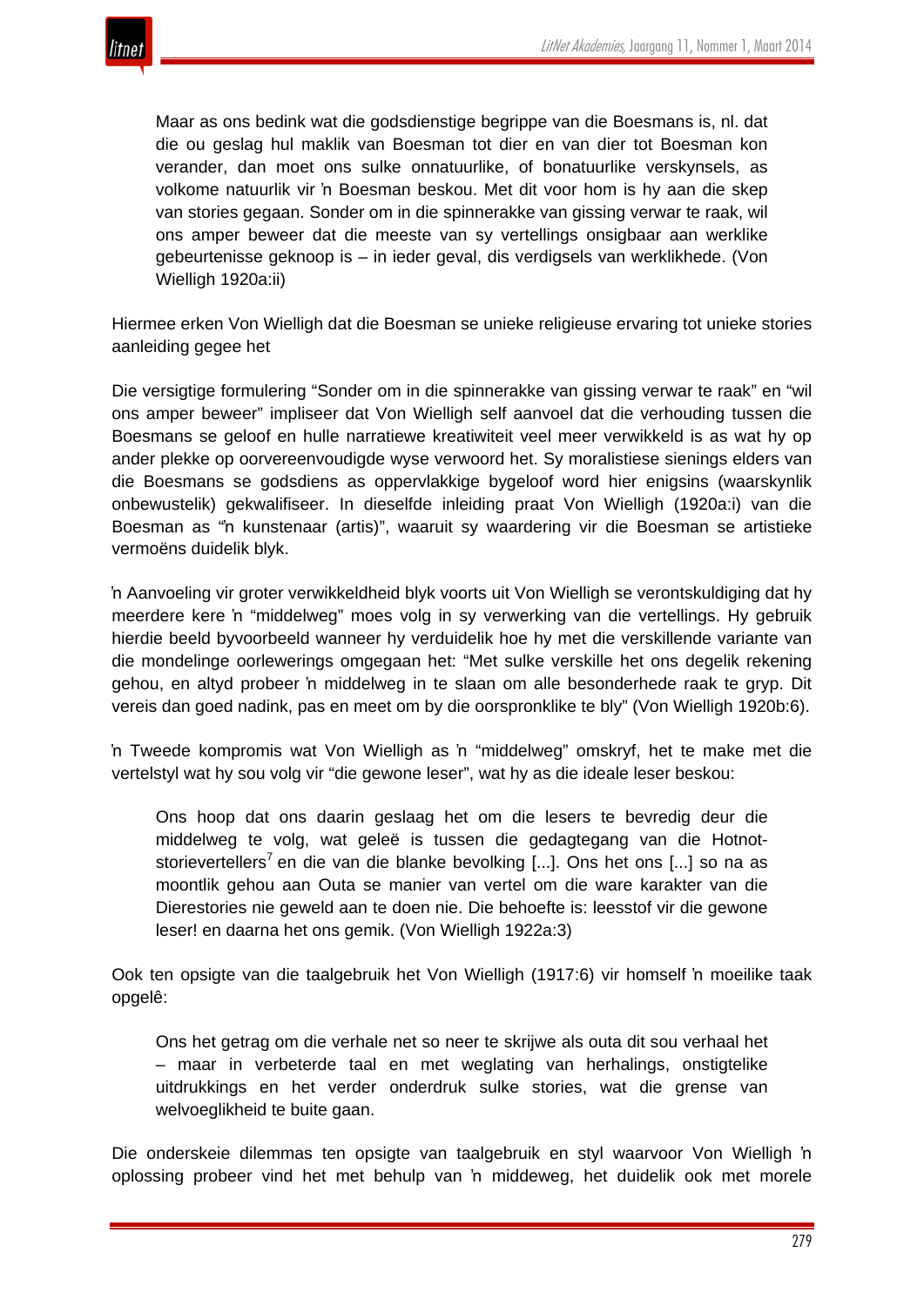

oorwegings te make, naamlik "onstigtelike uitdrukkings" en "welvoeglikheid". Dit beteken dus 'n doelbewuste werkwyse met definitiewe morele implikasies.

In die vierde plek volg Von Wielligh hierdie werkwyse ten opsigte van die Boesman se "volkskarakter". In sy weergawe van die stories het hy doelbewuste en verwikkelde keuses rakende wetenskap, vermaak en "egte volkskarakter" uitgeoefen:

Die materiaal wat ons versamel het, is ru, dog natuurlik. Saag en skaaf ons te veel daaraan, dan verloor dit sy eienaardige karakter. Lewer ons dit net so in onbewerkte toestand, dan is die enigste aangewese plek daarvoor die boekrak van die ondersoeker van mensekunde en volksvertellings. Wat ons egter na gestreef het is om tussen al die rotse veilig deur te seil, nl. wetenskap aan die een kant, blote vermaak aan die ander kant, en egte volkskarakter vlak voor ons. (Von Wielligh 1920a:iii)

Deur te verwys na "al die rotse" waartussen daar veilig deurgeseil moet word, bou hy voort op die beeld van die middeweg.

#### *2.3 Die numineuse*

Wat sienings oor die Boesmans se godsdiens betref – weliswaar ook deel van die volkskarakter – word die dilemmas soms geïntensiveer tot wat 'n mens as teenstrydighede kan dui. Enersyds ontken Von Wielligh enige behoorlike vorm van godsdiens by die Boesman en andersyds gee hy tog erkenning aan 'n soort ervaring wat definitief met religieuse belewing verband hou. Ek wil in die paragrawe wat volg nie in die eerste plek kritiek lewer op Von Wielligh se oordele nie, maar wil juis aantoon hoe hy geworstel het in sy omgaan met die oorlewerings van die Khoi-Khoin en die Boesmans – ook wat religie en moraliteit betref.

Hy begin sy opstel oor "Godsdienstige begrippe" (in deel 3 van die *Boesman-Stories*) met die stelling dat die Boesman "bedroefweinig" van godsdiens verstaan. Waarmee hy dan vervolg, is weliswaar nie 'n illustrasie van georganiseerde godsdiens nie, maar die afhanklikheid van en die soeke na "bo-natuurlike hulp". Dit kan wel deeglik as 'n werklike, religieuse belewing verstaan word:

Bepaalde afgode ken die Boesman nie – daarvoor is sy begrip van 'n godheid te deinsig. Dog hy voel die ingeskape hulpeloosheid van die mens [...]. Dus, hy soek na bonatuurlike hulp. Die Boesman soek wel, maar stel geen bepaalde godheid in plaas van die gesogte iets nie. Nietemin, hy gevoel hom afhanklik van iets. (Von Wielligh 1921a:46)

Hierdie soeke na "iets" wil ek graag dui as 'n soeke na die numineuse.

In sy baanbrekende werk *Das Heilige* (1917; in 1923 vertaal as *The Idea of the Holy*) omskryf Rudolf Otto (1923:7) *numineus* as die teenoorgestelde van *omineus*. Otto reageer teen tendense van sy tyd waarvolgens konsepte soos *heilig* en *gewyd* (*sacred*) op oorvereenvoudigde wyse in verband gebring is met morele goedheid. Volgens Otto behels die numineuse iets veel meer misterieus; hy verwys byvoorbeeld ook na "the Wholly Other" (Otto 1923:25).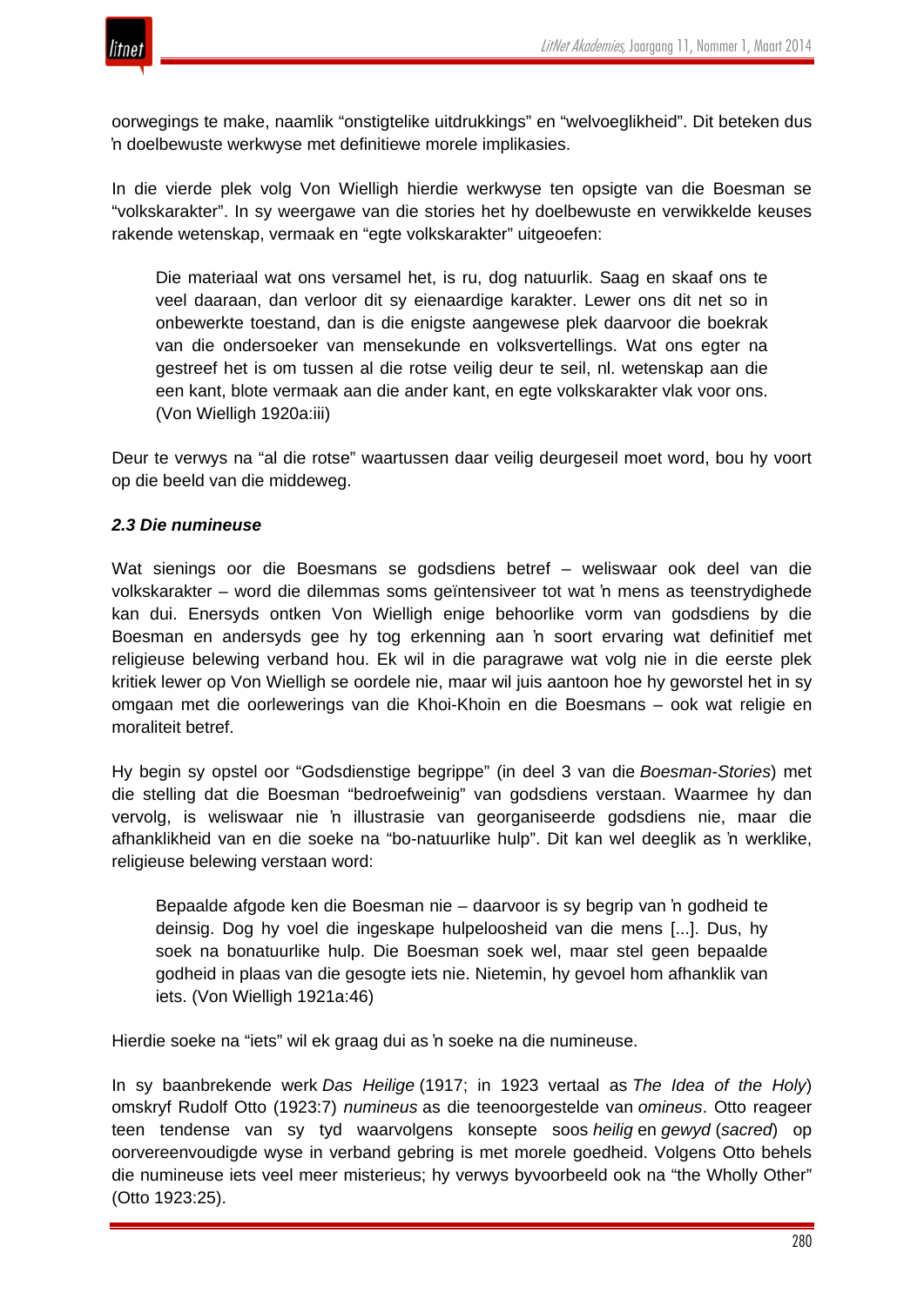

Die *numineuse* is 'n begrip wat dikwels gebruik word ten einde die verhouding tussen literatuur en religie te omskryf, omdat daar nie noodwendig 'n spesifieke geloof of oortuiging ter sprake is nie (Lombard 2004:96–8). Dit is eerder 'n sinonieme begrip vir die *spirituele* of die *goddelike*. Von Wielligh sou dit waarskynlik nie ag as deel van sy opvatting van geïnstitusionaliseerde godsdiens nie, maar indien godsdiens of religie volgens breër of oper perspektiewe verstaan word, dan is hierdie soeke na "iets" 'n besliste godsdienstige of spirituele ervaring.

Die begrip verwys ook na die misterieuse en onpeilbare dimensie van die menslike bestaan wat eie is aan alle vorme van religieuse ervaring; dus nie net georganiseerde godsdiens nie, maar ook animistiese tradisies. Dit is in hoofsaak 'n begeerte of soeke na die totaal Onbegryplike, die Gans Andere (Otto 1923). Die numineuse ingesteldheid is 'n poging tot die begrip en verwoording van bestaanskwessies soos geweld en oorlewing, asook verklarings vir die ontstaan van die heelal. Hierdie sake kry uitvoerige aandag in die Boesman-mites wat deur Von Wielligh opgeteken is. Dit gaan naamlik oor vraagstellings waarvoor daar nie antwoorde met behulp van die rede en die sintuiglike waarneming is nie. Die soeke na antwoorde op numineuse vrae geskied dikwels deur 'n beroep op buitengewone, bonatuurlike verskynsels soos waterslange en ander vreemdsoortige diere.

Die ervaring van die numineuse kan egter ook in die meelewing met bestaande, gewone diere tot stand kom. Dit hoef nie uitsluitlik met bonatuurlike, buitengewone verskynsels verband te hou nie. In Petra Müller se verhaal "'n Ietsie vir die waterslang" (let op die "ietsie") in die bundel *In die omtes van die hart* (1995) is daar sprake van twee soorte slange wat werklik bestaan: 'n skadelose bruin rivierslang en 'n swart, giftige spoegslang. Die verteller beskryf die spoegslang as "'n prinselike ding", "soos net die boosheid self kan mooi wees" (Müller 1995:179). Hierdie slang word dus simbool van morele kompleksiteit: die dun, paradoksale grens tussen mooi en lelik, boos en fassinerend.

Die skadelose rivierslang word in verband gebring met die mitologiese waterslang van die Boesman wanneer 'n ou, mank vrou aan die verteller meedeel dat die slang geluk bring en sal verskyn as daar 'n blink ding vir hom neergesit word. Aan die einde van die verhaal gooi die verteller 'n blink waterhondjie-kewer in die rivier – 'n "godsnaampie" het hulle hom genoem toe hulle kinders was. Die slotsin is: "Ek sit vir jou 'n ietsie neer hier, waterslang" (Müller 1995:181). Die verhaalgebeure toon 'n sterk omgewingsbewustheid by die verteller; ook van die mens se beperktheid ten opsigte van die natuur. Wanneer sy aan die einde vir die waterslang 'n "ietsie" gaan neersit, word dit 'n misterieuse ervaring, met die slang veel meer as net 'n natuurverskynsel.

Nog 'n verhaal waarin die ervaring van 'n "iets" numineuse implikasies het, is Abraham H. de Vries se "Soms op 'n reis". Soos by die Müller-verhaal word die numineuse ervaring in die slotreël verwoord: "Maar soms op 'n reis belewe 'n mens iets gevaarliks én iets waaragtig moois, en daarna is jý nooit weer dieselfde mens nie" (De Vries 1987:103). Die verteller onderneem 'n reis na die Swartwoud aan die Rynrivier in Duitsland. Daar het hy 'n misterieuse ontmoeting met 'n meisie wat later 'n soort meermin blyk te wees.

Drie temas word reeds vroeg in die verhaal bekendgestel: eensaamheid, reis en die sinvolheid of sinloosheid van woorde. Die verteller ervaar dat hy baie dinge het waaroor hy met die meisie kan praat. Woorde kry weer vir hom betekenis. Tog slaag hy en die meisie nie daarin om 'n sinvolle verhouding aan te gaan nie, want hulle behoort uiteindelik tot twee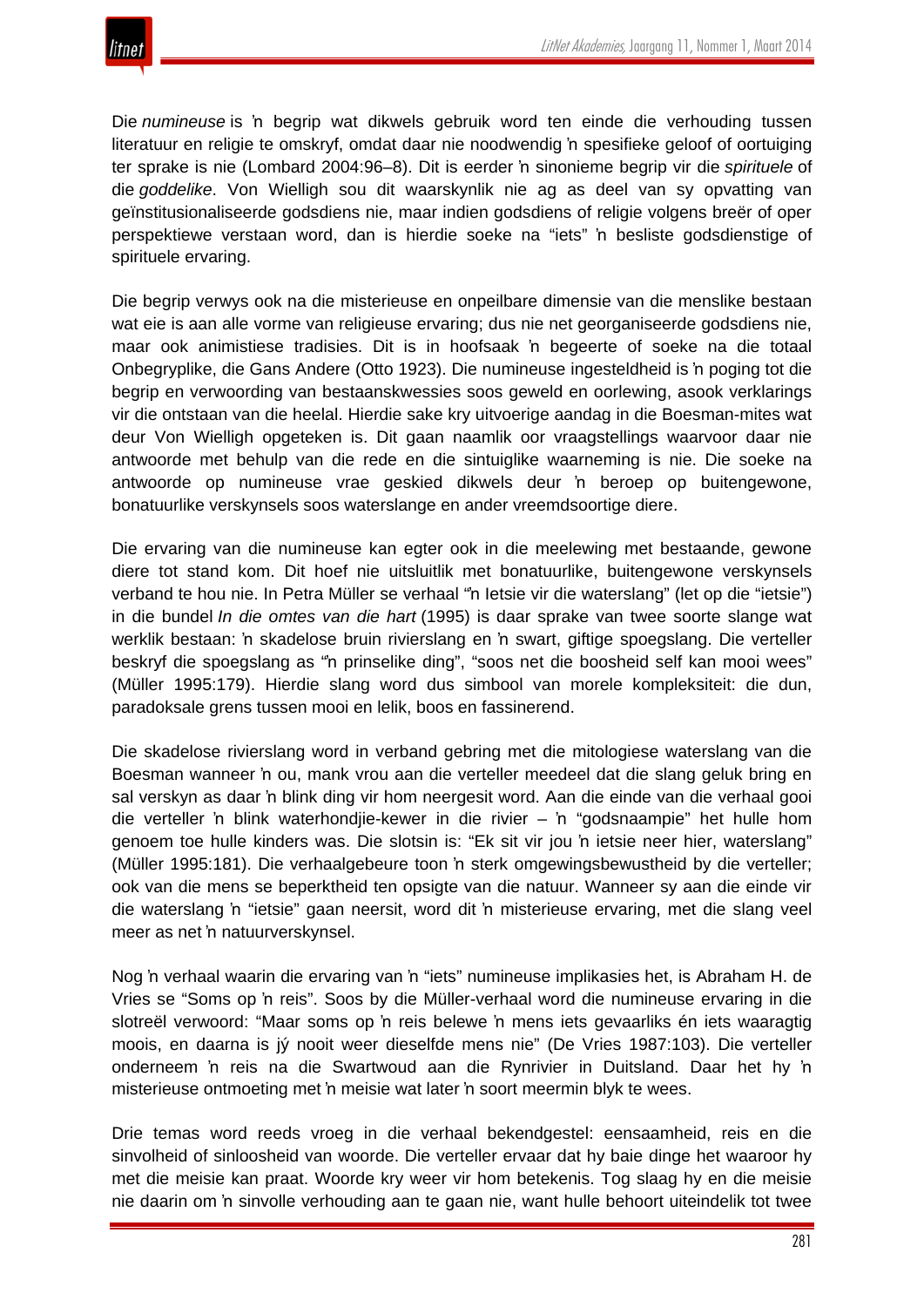

verskillende wêrelde. Die feit dat die meisie eintlik 'n meermin is, maak van 'n durende samesyn tussen hulle slegs 'n ideaal of 'n illusie. Voorts is daar geen eenduidige antwoord op die vraag na wat die "iets" sou wees waarna die verteller in die slotsin verwys nie. Dit was 'n numineuse ervaring wat nie volledig in woorde uitgedruk kon word nie.

'n Mens kan ook sê dat hy 'n soort inisiasie ondergaan het. Dit is insiggewend dat wanneer die meisie hom die rivier intrek en hulle onder die water verdwyn, sy gewaarwordinge soortgelyk is aan die magiese onderwater-ervaring van 'n sjamaan. Hy ervaar 'n suising in die ore en probleme met asemhaling, en hy het buitengewone waarnemings. Al hierdie dinge word deel van die ervaring van die "iets" wat hy nie mooi begryp nie.

Dit is onwaarskynlik dat óf Müller óf De Vries direkte intertekstuele verbande wou lê tussen die ervarings van hul vertellers en dié van Boesman- of ander inisiante – en nog meer onwaarskynlik dat hulle spesifiek vir Von Wielligh of sy Boesman-informante in gedagte gehad het. Tog is daar iets – Iets? – gemeenskapliks wat al drie hierdie skrywers, asook die Boesmangeslagte wat hulle voorafgegaan het, as 'n wesenlike, misterieuse dimensie van die menslike bestaan kon ervaar.

Von Wielligh het reeds as kind 'n aanvoeling vir die numineuse dimensies van die Khoisanvertellings ontwikkel. In sy inleiding tot deel 1 van die *Diere Stories* skets hy 'n toneel van kinders wat saans na "outa" se stories luister. Op 'n vraag oor hoekom die diere vandag dan nie meer praat nie, antwoord "outa" dat hulle steeds kan; hulle het net nog nie geleer lees en skrywe nie. Von Wielligh gee sy herinneringe:

Ons kinders glo dit dan vas. Ons glo dit, omdat ons dit liewers so wil hê; want ons wil graag naar wonders en wonderwerke luister. Ons hartjies brand om iets uit die pad te verneem, om van dinge te hoor, wat ons aldag nie met die oog sien nie, of met die oor hoor nie. Want die dagelikse gebeurtenisse, wat ons kan verklaar, word eentonig, word vervelig om naar te kijk en te luister. Ons oupa moedig die vertel van Diere Stories aan. Hij is 'n man van ondervinding en weet dat baing groot gedagtes gebore is uit klein verhaaltjies in die kinder-kamer en dat die verstand deur verbeelding en buite in die wije velde van die natuur gebrei en gerek word. So sê hij: Toe maar outa, gaan maar vort – die kinders luister met aandag naar jou. (Von Wielligh 1917:10)

Die begeerte om "van dinge te hoor, wat ons aldag nie met die oog sien nie, of met die oor hoor nie" dui op 'n aanvoeling vir die numineuse.

Op grond van hierdie soort ervarings wat reeds by Von Wielligh as jong kind vasgelê is, kon hy dit as volwassene weer intuïtief aanvoel in sy optekening van die Boesmans se mitologiese verhale. Die oupa se insig "dat die verstand deur verbeelding en buite in die wije veld van die natuur gebrei en gerek word", sluit aan by Von Wielligh se bewering dat die meeste van die Boesmanvertellings "onsigbaar aan werklike gebeurtenisse geknoop is [...] verdigsels van werklikhede" (Von Wielligh 1920a:ii).<sup>8</sup>

In 'n vroeë roman in Afrikaans, *Temmers van die Noordweste* deur Elizabeth Vermeulen, word 'n soortgelyke kontaksituasie tussen 'n Boesman-verteller en jong boerkinders uitgebeeld. Die roman dek die tydperk van 1833 tot 1876 en die hoofkarakter is 'n trekboer, Frans van Louwenstein, wat uitgebreide togte saam met sy Boesman-handlanger, Platjie,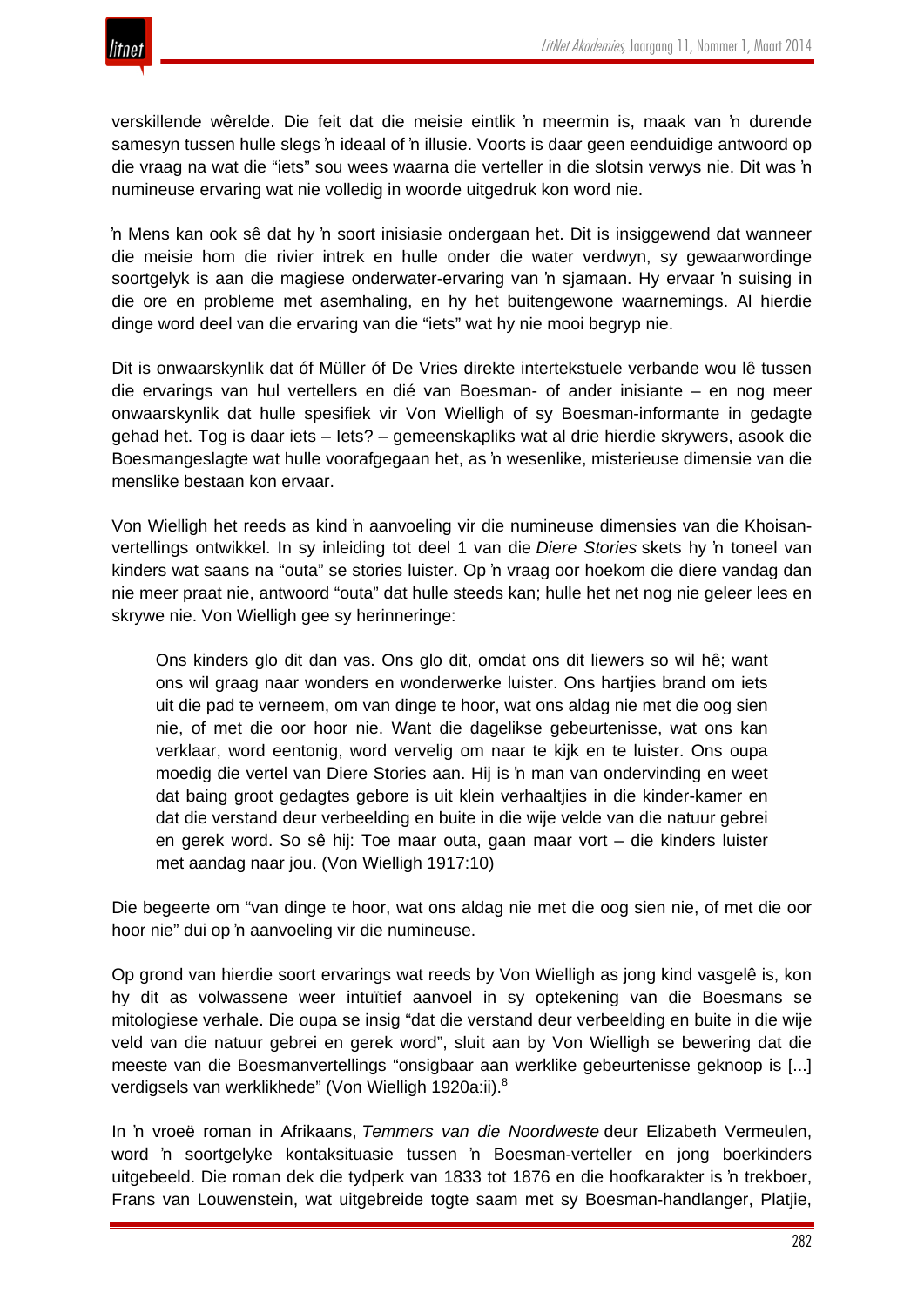vanaf die Hantam tot by die Oranjerivier en verder noord onderneem. Soms het sy vrou en kinders saam getrek. Die kinders onthou van hul vader dat hy stories kon vertel, "nog mooier as die Bybelstories van Moeder" (Vermeulen 1957:133). Hy kon "fantastiese verdigsels" opdis, en om hulle nog meer boeiend te maak, het hy en Platjie dikwels die hoofrolle van die stories gedramatiseer. Een so 'n storie was van die groot waterslang van die Grootrivier (die Oranje of Gariep), met 'n klip soos 'n ster op sy voorkop; met ander woorde, dieselfde slang waarvan daar in Von Wielligh se optekeninge sprake is. Vir die kinders was dit "betowerend" om dié soort verhale om die kampvuur aan te hoor (Vermeulen 1957:134).

In die kinders se gemoedere het daar kennelik geen konflik bestaan tussen die Bybelse verhale en die mondeling oorgelewerde vertellings nie.

So 'n probleemlose vermenging (oftewel sinkretisme) kom ook voor in Thomas Deacon se gedramatiseerde weergawe van die puberteitsritueel onder die Griekwas, getiteld *Maagmeisie. Griekwa-stemme* (2003). 'n Waterslang speel 'n belangrike rol in hierdie ritueel, maar terselfdertyd is daar verwysings na die Christelike God as Vader. M.I. Murray se *Witwater se mense* (1974), wat in die Sederberge afspeel, is nog 'n voorbeeld van sinkretisme tussen inheemse verhale en 'n Christelike leefwyse. In Deacon se roman *Rooigrond* (1995) is daar egter besliste konflik in die gemoed van die hoofkarakter nadat hy kennis gemaak het met die Christendom wat die plek van sy oorspronklike geloof ingeneem het.

#### *2.4 Die Boesman-optekeninge as mites*

In sowel Von Wielligh se optekeninge as in al die ander verhale wat in die paragrawe hier bo ter sprake gekom het, is daar 'n boeiende wisselwerking tussen narratiewe of verhalende dimensies enersyds en numineuse of religieuse dimensies andersyds. Definisies van die konsep *mite* binne literêre konteks omvat dan ook sonder uitsondering albei hierdie dimensies. Philip Wheelwright (1974:538) wys in die *Princeton Encyclopedia of Poetry and Poetics* daarop dat die mite nie net as "merely story" gesien moet word nie. Indien die numineuse aspek wegval, dan word dit (blote) mite in die sin van "'n ongegronde praatjie" (Labuschagne en Eksteen 1992:513).

Deurdat Von Wielligh die versameling optekeninge in deel 1 van sy *Boesman-Stories Mitologie en legendes*<sup>9</sup> noem, gee hy 'n bepaalde status aan hierdie verhale, veral wat betref die konsep *mitologie.* In die inleiding tot deel 4 van *Boesman-Stories* spreek Von Wielligh weliswaar sy teleurstelling uit dat die grootste gros van sy lesers die stories as "bloot vermaak vir kinders" bejeën (Von Wielligh 1921b:iii). Weer eens sou 'n mens 'n teenstrydigheid kon aantoon. In *Jakob Platjie* en in sy inleidings tot die Boesman- en dierestories tipeer hy eksplisiet die verhale oor die waterslang, 'n belangrike figuur in die Boesmanmitologie, as deel van die Boesmans se bygeloof. Deur hulle terselfdertyd te beskou as mitologiese verhale, met meer as net vermaaklikheidswaarde, gee hy egter ook erkenning aan die numineuse of religieuse aspek.

Mite is meer as verhaal; dit is 'n poging om iets wesenliks oor God en die gode mee te deel. Talle van die stories in deel 1 van die Boesmanoptekeninge is skeppingsverhale, met ander woorde pogings om die misterie van die oorspronge van die heelal te verklaar. Wat merkwaardig is van hierdie verhale, is dat hulle ook die morele kompleksiteite van die menslike bestaan betrek. Dit gebeur hoofsaaklik as gevolg van personifikasie en simboliek.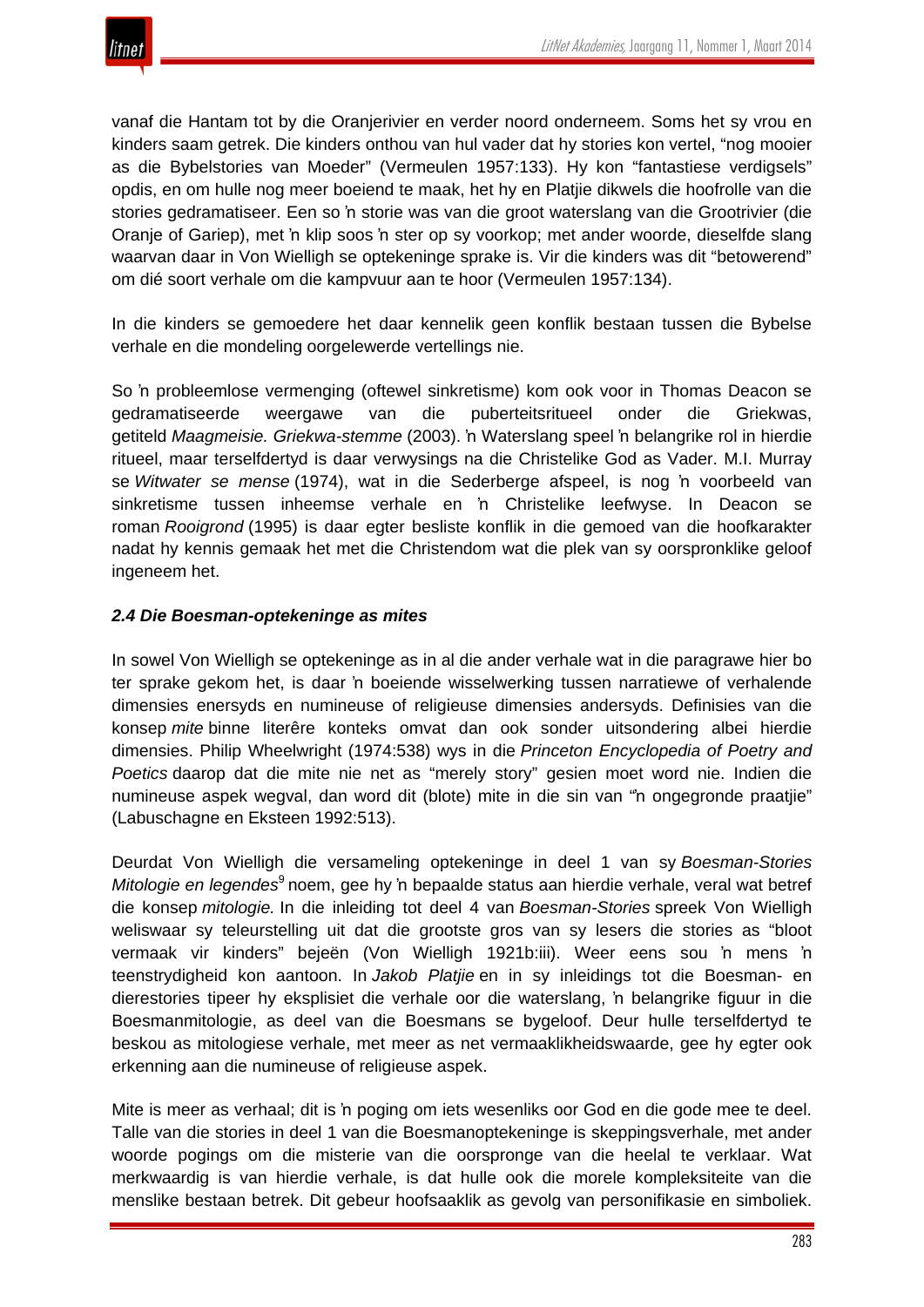

Die optrede van waterslange in die mitologiese verhale van die Boesmans kan byvoorbeeld vir die hedendaagse leser verband hou met kwessies van vrugbaarheid en oorlewing asook omgewingsbewaring. Deur personifikasie verkry bonatuurlike wesens eienskappe waarmee lesers kan identifiseer. Waterslange se doen en late kan verlengstukke van ons eie ervaring word en van ons vra om oor ons eie waardes na te dink.

In die skeppingsverhaal "Die diere vra om kos en water" (Von Wielligh 1919:177) word geweld voorgehou as die oplossing vir konflik onder mens en dier. Reeds in die begin van die storie word daar van die "uitroeierij" vertel:

Toe die diere en die mense gemaak was, het hulle nie kos en water gehad nie. Toe moet die een dier die ander se vleis eet en sij bloed drink. Maar dit gee 'n uitroeierij onder hulle af; dog wat anders kon hul doen? Hulle huil toe oor hulle toestand en soek om verbetering. (Von Wielligh 1919:177)

Olifant en Waterslang belowe om te help, maar wel op hul eie voorwaardes. Reënbees bring die uiteindelike oplossing as hy rondgelei word om die plekke te wys waar dit droog is: "Hij neem van die waters van die fonteine en gooi dit in die lug. Hij stap na fontein na fontein en smijt water in die lug" (Von Wielligh 1919:184). Die winde help om wolke te vorm wat die reën "uitskud".

Wanneer die droogte oor die land kom, word die plekke wat reën nodig het, aan Reënbees uitgewys. Toe was daar genoeg kos en water vir al die diere. Steeds was daar egter diere wat ontevrede was, soos "Leeuw, Tier, Wolf, die Wildekatte en ander" (Von Wielligh 1919:184). Hulle wou nie gras en die veldvrugte eet nie; niks anders as vleis was goed genoeg nie. Die verhaal eindig met 'n morele oordeel wat kennelik nie nét op diere van toepassing is nie: "En so bestaan die wêreld vandag nog: Die een leef van die ander, en sonder die ander kan die een nie bestaan nie" (Von Wielligh 1919:184).

Die reënbees of reëndier speel 'n belangrike rol in die reënmaakritueel van die Boesmans (Schmidt 1979:201–2, asook Lewis-Williams en Dowson 1989:94). Die sjamaan of reëndokter, wat as voorganger tydens die ritueel die reën moet aanbring, beskik oor 'n besondere mate van krag, soortgelyk aan die grootwilddiere. Volgens oorlewering moes die sjamaan die reënbees in sy diep waterpoel vind en hom dan met toue of rieme aan sy horings uit die water trek. Nadat die dier gevang is, is dit so ver as moontlik oor die landskap gelei, sodat die reën wyd kon val. In sommige weergawes word die reënbees in stukke gesny en die gaargemaakte vleis oor die veld versprei. So word die reënbees (of reëndier) deel van die wisselwerking tussen mitologiese verhaal en samelewingsritueel.

By verskeie ander groepe in Suider-Afrika, waaronder die Xhosa, Zoeloe, Venda, Tswana en Sotho (Lombard 1999:71–4), speel 'n onderwater-ervaring 'n belangrike rol, en word dit dikwels aan inisiasierituele gekoppel. Dit toon verskeie parallelle met die sjamanistiese beswymingservaring van die Boesmans, waaronder probleme met asemhaling, 'n suising in die ore, 'n gevoel van gewigloosheid, buitengewone waarnemings, en – uiteindelik – bewusteloosheid. Ek het reeds gewys op die numineuse ervaring in die slot van Abraham H. de Vries se verhaal "Soms op 'n reis", wat ooreenkomste met die sjamanistiese onderwaterervaring vertoon.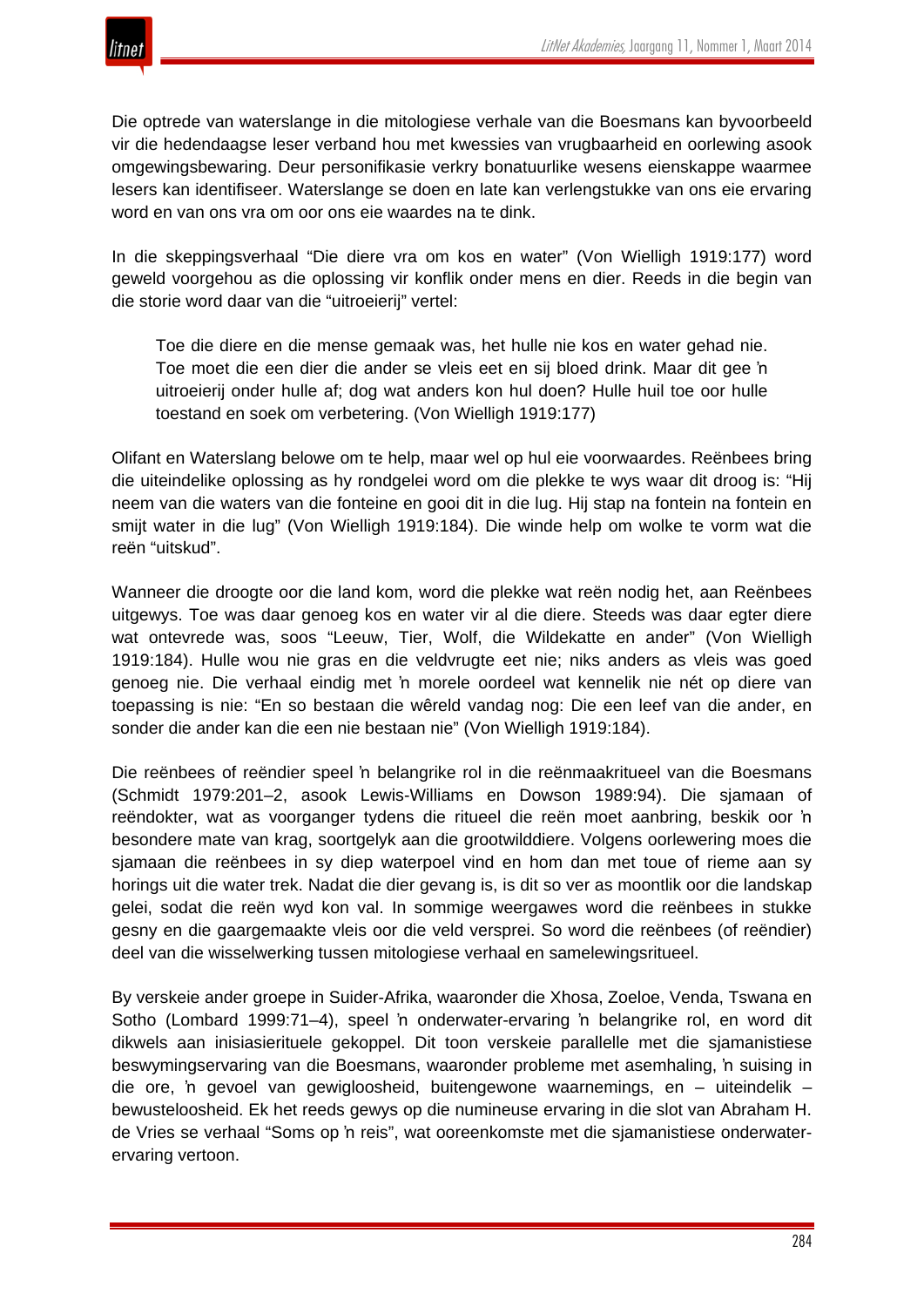In "Die groot Waterslang" (Von Wielligh 1919:75) slaag 'n jong man daarin om Waterslang se steen in die hande te kry, wat hom ryk en gelukkig maak. (Dit is een van die min verhale waarin 'n vroulike waterslang voorkom.) As sy ontdek dat haar steen gesteel is, volg Waterslang die menslike spore na die Boesmanhutte waar die jong man die steen weggesteek het. Hy ontken dat hy dit gesteel het en sy vind dit ook nie. Sy gewete pla hom egter as hy sien hoe sy uitteer van verdriet. Toe die fonteine ook nog begin opdroog, besluit hy om die steen terug te sit waar hy dit gekry het. Hy vra haar om hom te gaan wys waar sy dit aanvanklik weggesteek het en saam het hulle dit teruggevind. Waterslang was toe weer gelukkig en tevrede. Die jong man het haar laat belowe dat as hy die steen help vind, sy hom ryk sal maak. Die fonteine het weer vol water geword en die jong man het Waterslang se gunste bly geniet.

Hierdie verhaal is verwerk deur Pieter W. Grobbelaar (Grobbelaar en Harries 1993:68) en as kindersprokie opgeneem in *Die mooiste Afrikaanse sprokies.*<sup>10</sup> Hy het byvoorbeeld drie dierekarakters bygevoeg: Krokodil, Jakkals en Hasie. Die dierekarakters help Waterslang om die dief as 'n mensekind te identifiseer. As sy (in Grobbelaar se verwerking is die slang ook vroulik) egter die mensekinders die aand by hulle vure kom beskuldig, beroep die skuldige jong man hom op die onderskeie swakhede van hierdie drie diere. Waterslang laat haar kop in skaamte sak, want sy weet dat hy "die waarheid" praat. Dit is 'n komplekse waarheid, want die jong man lieg heeltyd, maar verloor nie sy geluk nie. Aan die einde is hy 'n heldefiguur – "die beste en wysste man wat daar nog was" – nadat hy sowel Waterslang as sy eie mense mislei het. In beide die Von Wielligh-weergawe en die Grobbelaarverwerking is reg en verkeerd nie sonder meer duidelik nie; daar is geen eenvoudige morele "waarheid" nie.

Afgesien van Von Wielligh se eksplisiete geringskatting van die numineuse of moreelreligieuse impak van hierdie soort oorlewerings, het hy tog noukeurig gelet op hoe hy hulle skriftelik weergegee het. As erkenning van hulle intrinsieke waarde het hy óók aangevoer dat hulle weergawes is van 'n soeke na bonatuurlike hulp, 'n afhanklikheid van "iets" (Von Wielligh 1921a:46). Ek het reeds daarop gewys dat hierdie "iets" vertolk kan word as verteenwoordigend van die numineuse. Daar kan dus 'n saak uitgemaak word dat Von Wielligh die Boesman-vertellings nie net ter wille van die vestiging van die nuwe taal, Afrikaans, teenoor die stamtaal, Nederlands, verwerk het nie. Hy het dit ook nie net ter wille van hulle intrinsieke artistieke waarde gedoen nie. Waarskynlik sonder dat hy dit bewustelik besef het, moes Von Wielligh 'n sterk aanvoeling vir die morele en spirituele kompleksiteit van die Boesman se mitologiese verhale gehad het. Sy pleidooi vir die bewaring van hierdie stories sou nie net met die nasionale en ideologiese strewes van Afrikaners te make hê nie. Die oorlewing van hierdie tekste is waarskynlik eerder te danke aan Von Wielligh se aanvoeling vir universeel-menslike numineuse (religieuse) behoeftes. Een so 'n behoefte is die ervaring van "iets" waarvan die mens hom afhanklik stel; wat troos en vertroue kan bied ten owerstaan van die Uiteindelik Onbegryplike.

# *2.5 Mitisiteit: relevante verwerking van mitologiese motiewe*

In die Afrikaanse letterkunde alleen is daar talle voorbeelde van tekste met dieselfde soort numineuse ingesteldheid of morele kompleksiteit, spesifiek aan die hand van verwerkings uit die mitologiese verhaalskat van die Boesmans. Eugène Marais se werkwyse by *Dwaalstories* roep byvoorbeeld interessante vergelykings op met Von Wielligh se skrywersbedoelings, wat hy – anders as Marais – uitvoerig in die inleidings tot die agt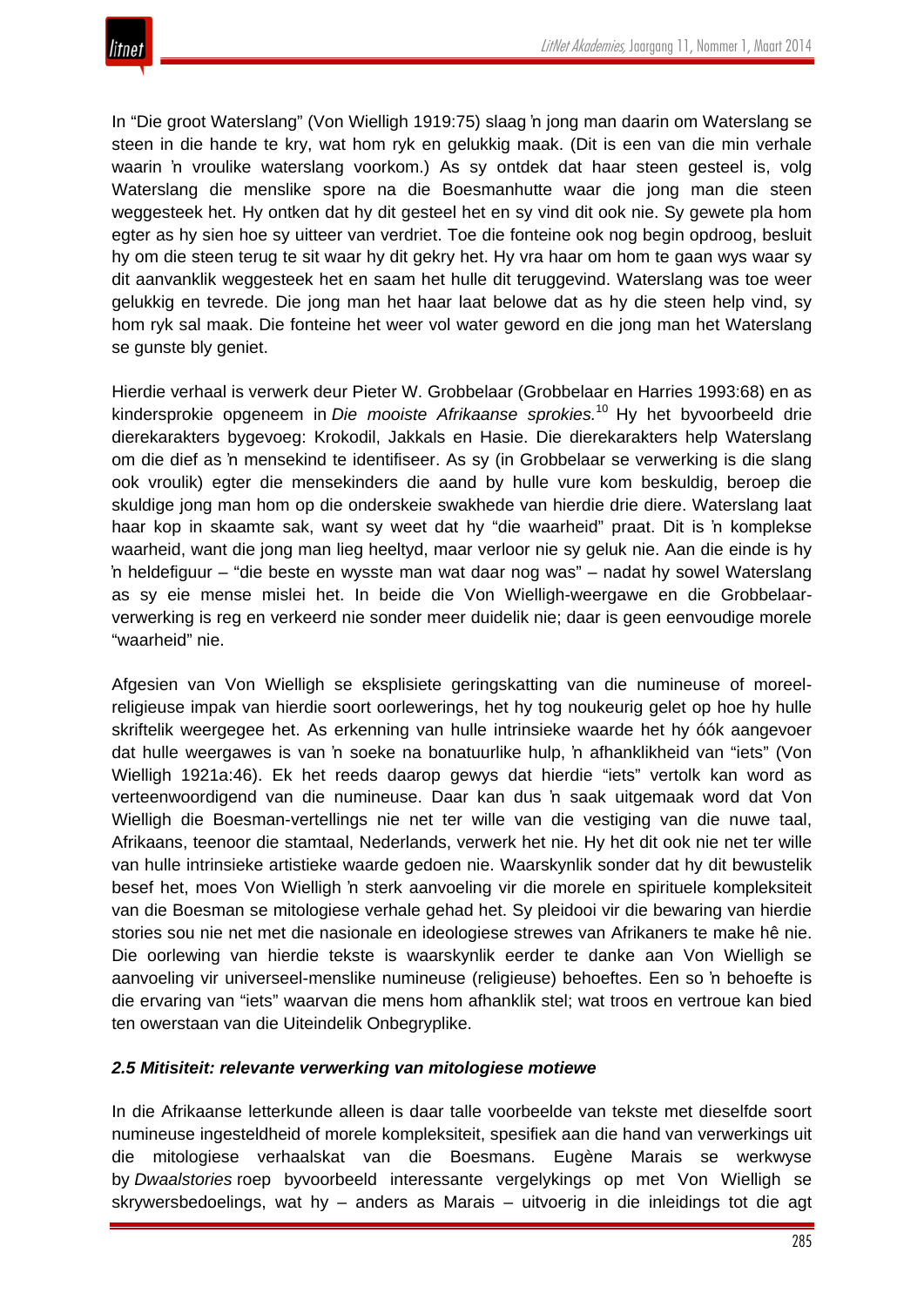verskillende dele van sy diere- en Boesmanstories uiteensit. Beide Von Wielligh en Marais se Boesman- en Khoi-Khoin-stories vind steeds op direkte en indirekte wyses in onlangse teksverwerkings neerslag.<sup>11</sup>

André P. Brink se roman van 2005, *Bidsprinkaan,* word in 2013 as verhoogstuk verwerk en opgevoer. Dit is gebaseer op die ware verhaal van die hoofkarakter, Kupido Kakkerlak, wat die eerste Khoi-Khoin was wat as sendeling in diens van die Londense Sendinggenootskap aangeneem is. Sy verhaal getuig van allerlei persoonlike konflikte as gevolg van die Europese en inheemse geloofstradisies wat hy probeer versoen. Boonop moes hy, as Khoi-Khoin, 'n weg vind met die Boesmangeloof van sy vrou, Anna.

Wanneer 'n bestaande mitologiese motief, soos die oeroue waterslang, op vernuwende wyse deur skrywers verwerk word, kan dit met die begrip *mitisiteit* omskryf word. Skrywers skryf "mities" wanneer hulle ou, "primitiewe" verskynsels uit vroeë mites opnuut relevant maak. Dit kan effektief gebeur binne die konteks van hedendaagse moraliteitskwessies soos interkulturele en -religieuse verhoudings, ekologiese verantwoordelikheid en die misterie van seksualiteit. 'n Mitologiese figuur soos die waterslang, wat deur die Boesmans as deel van hulle werklikheidsgetroue skeppingsverhale en lewensrituele ervaar is, verkry binne meer onlangse kontekste simboliese betekenis, naamlik die slang as simbool van onder meer vrugbaarheid en vernuwing.

As deel van 'n wetenskaplike werklikheid is bonatuurlike verskynsels soos waterslange en reënbeeste agterhaal; daar het intussen ander, meer waarskynlike teorieë oor die ontstaan van die mens en die heelal na vore getree. Maar as simbole wat deel vorm van die narratiewe soeke na werklike numineuse ervarings sal hulle, solank as wat hulle op mitiese wyse ontgin word, nie tot niet gaan nie.

Mitisiteit as voortsetting van die numineuse soeke of vraagstelling, deur middel van mitologiese simbole in narratiewe vorm, is myns insiens een van die hoofredes vir die ooren herlewing van Gideon von Wielligh se Boesmanoptekeninge. Hy het hulle ervaar as eg menslike ervarings binne 'n heel spesifieke streek of konteks. Deur middel van sy skriftelike verwerkings plaas hy hulle terselfdertyd binne 'n universele, kollektiewe bewussyn (of dan onbewuste vanuit Jungiaanse perspektief), wat op tallose maniere voortdurend weer nuwe gestaltes kan aanneem.

Vir die geslaagdheid van die mitiese voortsetting in narratiewe vorm is dit belangrik dat die wisselwerking – selfs spanning – tussen die numineuse en verhalende dimensies steeds gehandhaaf sal word. In Von Wielligh se *Jakob Platjie* gebeur dit nié. Aan die einde, wanneer Jakob op ongemotiveerde wyse, dit wil sê buite die gebeure om, die Christelike geloof aanneem, oorheers die numineuse (of religieuse) dimensies sodanig dat die verhalende dimensies hul geloofwaardigheid verloor.

Met die verwysing na *Jakob Platjie* word die dilemmas en die dubbelslagtigheid van Von Wielligh se religieuse en morele duidings van die Boesman-geloof en hulle "beskaafdheid" ook weer in herinnering geroep. Is hierdie teenstrydighede sonder meer 'n "slegte" ding? Von Wielligh was per slot van rekening 'n "kind van sy tyd". Ondanks sy voorbehoude het hy veel meer moeite gedoen met en begrip getoon vir sy landgenote van 'n ander kultuur – die sogenaamde Ander – as wat talle van sy mede-Afrikaners bereid sou gewees het om te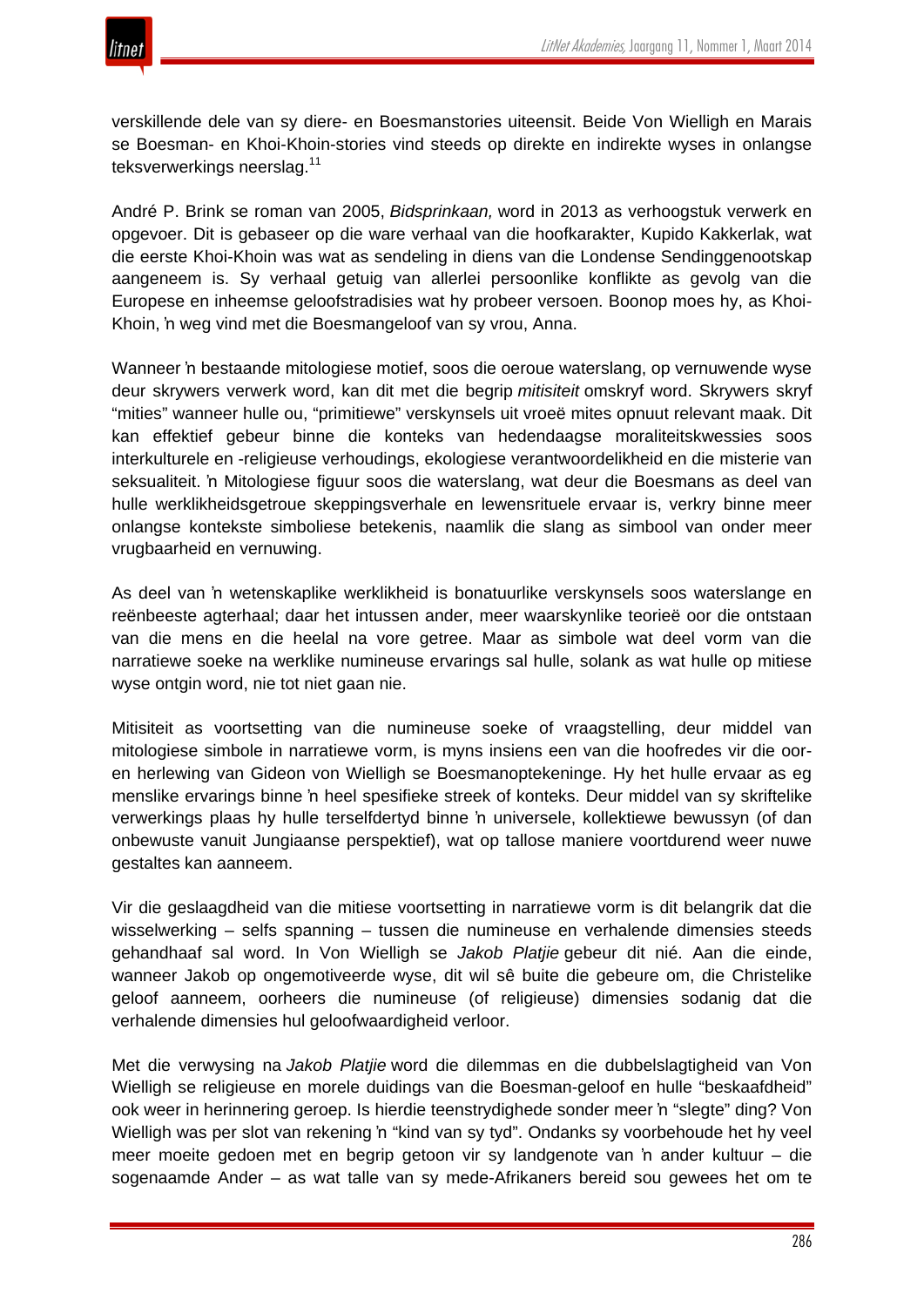doen. Dit skyn byna onvermydelik te wees dat 'n vroeë Afrikaanse skrywer soos Von Wielligh morele dilemmas moes hanteer wat tot dubbelsinnighede aanleiding gegee het.

Volgens Edward Said, wat talle publikasies op die gebied van interkulturele kommunikasie die lig laat sien het, beteken dergelike teenstrydighede nie noodwendig die inperking van die skrywer se kreatiwiteit nie. In die voorwoorde tot sy bundels optekeninge het Von Wielligh doelbewus sekere intensies uiteengesit. Said (1985:12) omskryf skrywersbedoeling as "a notion that includes everything that later develops out of it, no matter how eccentric the development or inconsistent the result". Verder haal hy Stuart Hampshire aan wat beklemtoon dat intensie geen eenduidige siening inhou nie; inteendeel. Volgens Hampshire (in Said 1985:12) sou die "significance" van 'n skrywer juis nié geleë wees in die bewustelike intensies aangaande sy werk nie, "but rather in the precise nature, as we can now see it, of the conflicts and the imaginative inconsistencies in his work". Agterna gesien, is dit juis die dilemmas en die teenstrydighede wat bydra tot die feit dat Von Wielligh se werk tot vandag toe as boeiend en relevant beskou word.

# **3. Samevatting**

In die voorgaande afdeling het ek 'n saak daarvoor uitgemaak dat die hernude aandag wat G.R. von Wielligh se Boesmanvertellings tans geniet, te make het met die verskynsel van mitisiteit, die voortgesette letterkundige verwerking van ou, "primitiewe" mitologiese motiewe op so 'n wyse dat hulle steeds ter sake en betekenisvol bly. Hierdie proses is nóú verwant aan die konsep van die *numineuse,* in sommige opsigte 'n sinonieme term vir *spirituele* of *goddelike*, maar nie gekoppel aan 'n spesifieke geloof of godsdiens nie.

Die soeke na die numineuse kan ook omskryf word as die ironiese soeke na antwoorde op vrae waarvoor daar eintlik nie antwoorde is nie, byvoorbeeld die sin van siekte, pyn en lyding. Verhale oor bonatuurlike, mitologiese wesens – soos wonderbaarlike waterslange en sonderlinge reënbeeste – word die wêreld oor vertel as pogings om by antwoorde uit te kom. Hierdie wesens het dikwels die funksie van bemiddelaarsfigure om die Goddelike of die Onbegryplike te benader en beter te begryp.

'n Algemene kenmerk van verhale oor bonatuurlike figure is die morele kompleksiteit wat uitgebeeld word. Hierdie eienskap kom voor in oënskynlik eenvoudige kindersprokies – ek herinner aan die komplekse verhouding tussen waarheid en leuen in die Von Wiellighoptekening "Die groot Waterslang" – asook in verwikkelde, gesofistikeerde verhale soos die sondeval in Genesis in die Bybel en die beproewings van Job. Job se morele worsteling word geïntensiveer wanneer God hom konfronteer met mitologiese wesens soos Leviatan, die bekendste waterslang in die Bybel, en die seekoeiagtige Behemot.

Hoewel Von Wielligh soms baie afwysend was oor die Boesmans se godsdiensbelewing en hulle "sedes" of waardes, het hy kennelik ook blyke van waardering gegee. Hy oordeel negatief, omdat die Boesman se godsdiensbeoefening nie voldoen aan sy vereiste van "georganiseerde godsdiens" nie. Hy oordeel positiewer wanneer hy waarneem dat die Boesman hom afhanklik stel van bonatuurlike hulp; dat hy hom afhanklik voel van "iets".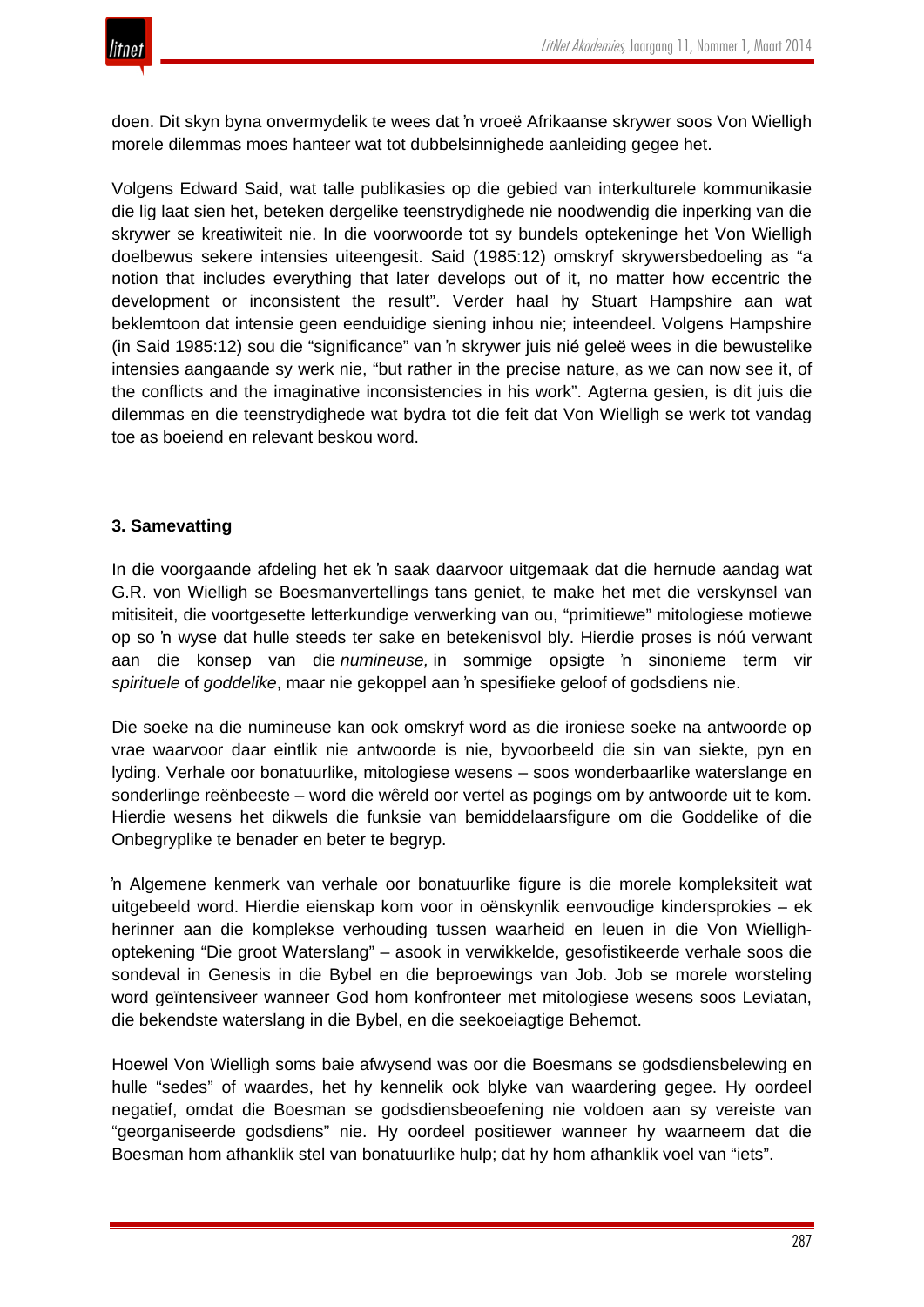Op grond van die feit dat Von Wielligh die vertellings so omvattend versamel het en sy werkwyse in die inleidings so noukeurig en met groot morele verantwoordelikheid uiteengesit het, wil ek aanvoer dat hy meer waardering vir die religieuse onderbou van die Boesmans se mitologiese vertellings gehad het as wat hy self sou wou toegegee het. Dit is danksy hierdie – waarskynlik onbewuste – erkenning van die numineuse dimensies van die mitologiese verhale dat Von Wielligh hulle op so 'n deeglike en kreatiewe wyse kon weergee. Hiermee is die intrinsieke waarde van die vertellings gewaarborg, sodat groot waardering vir hierdie werk in die huidige tyd opnuut na vore tree.

Die moraliteit of sedeleer wat in die Boesmanverhale self uitgebeeld word, is nie eenduidig of onverwikkeld nie. Met ander woorde: goed en kwaad, reg en verkeerd word nie sonder meer as teenoorgesteldes op 'n swart-en-wit wyse teenoor mekaar geplaas nie. Von Wielligh moes 'n goeie aanvoeling van hierdie soort kompleksiteit van die Boesmans se denk- en leefwyse – spesifiek hulle godsdiens – gehad het, want in die motiverings van sy veranderinge aan die inhoud, taal en styl van die stories ervaar hy eweseer allerlei dilemmas.

In die inleidings tot die verskillende dele van sy versamelings verduidelik hy telkens hoe hy hom verplig voel om "middelweë" te volg, oftewel kompromieë aan te gaan. Juis hierdie dilemmas kan aan 'n volgende geslag skrywers en navorsers die uitdaging bied om nie op oorvereenvoudigde wyse met relevante morele kwessies om te gaan ten einde oplossings te vind nie. Dit is hierdie soort uitdagings wat die voortgesette mitisiteit van die Boesman- en Khoi-Khoin-vertellings verseker. Daarteenoor is morele oorvereenvoudiging in *Jakob Platjie* een van die hoofredes waarom dié roman glad nie meer as 'n toonaangewende teks in die Afrikaanse letterkunde gereken word nie. Hierdie vergetelheid kan onder meer toegeskryf word aan die "oplossing" van Jakob se Christelike bekering aan die einde van die verhaal sonder dat dit uit die res van die gebeure behoorlik gemotiveer word.

Ek sluit af met 'n versugting van Hennie Aucamp dat Von Wielligh se Boesmanstories nog wyer erkenning sal geniet, soos hy dit stel aan die einde van sy voorwoord tot die heruitgawe van die *Versamelde Boesmanstories 1* van 2009: "Dit is gebiedend dat *Boesmanstories* so gou moontlik in Engels vertaal word, sodat die nalatenskap van G.R. von Wielligh uiteindelik ingeskakel kan raak by 'n uitkringende diskoers, plaaslik maar ook wêreldwyd, oor die Boesman en sy kosmologie" (Aucamp 2009:17).

Groter insig in die mitiese en numineuse aard van die Boesmanvertellings, en daarmee saam in die morele dilemmas waarmee Von Wielligh geworstel het, mag weliswaar bydra tot 'n steeds groter "uitkringende diskoers", veral ook die diskoers oor die onderlinge waardering van verskillende godsdienstige tradisies.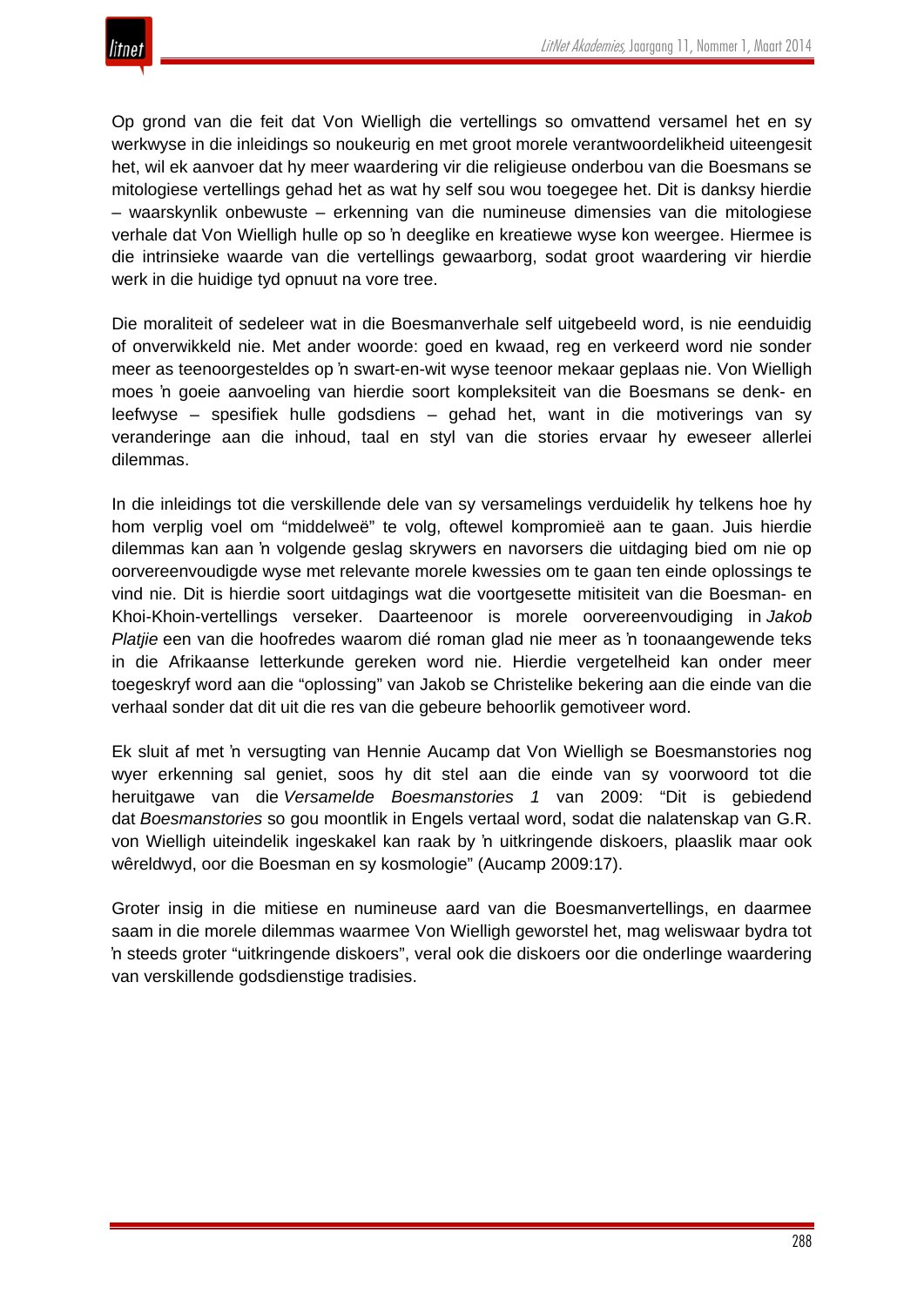# **Bibliografie**

Aucamp, H. 2009. Gideon Retief von Wielligh (1859-1932): Die herontdekking van 'n profeet. Voorwoord tot Von Wielligh (2009).

De Vries, Abr. H. 1987. *Soms op 'n reis*. Kaapstad: Human en Rousseau.

Grobbelaar, P.W. en K. Harries. 1993. *Die mooiste Afrikaanse sprokies*. Kaapstad: Human en Rousseau.

Kannemeyer, J.C. 1978. *Geskiedenis van die Afrikaanse literatuur, Vol. 1*. Kaapstad: Academica.

―. 1988. *Die Afrikaanse Literatuur 1652-1987*. Kaapstad: Human en Rousseau.

Labuschagne, F.J. en L.C. Eksteen. 1993. *Verklarende Afrikaanse woordeboek*. Pretoria: J.L. van Schaik.

Lewis-Williams, D en T.A. Dowson. 1989. *Images of power. Understanding Bushman rock art*. Johannesburg: Southern Book Publishers.

Lombard J. 1999. Waterslangverhale in en rondom Afrikaans: 'n Ondersoek na mitisiteit as basis vir vergelykende literatuurstudie. Ongepubliseerde Ph.D.-proefskrif. Potchefstroomse Universiteit vir Christelike Hoër Onderwys.

―. 2004. Mitisiteit as basis vir vergelykende literatuurstudie, met verwysing na waterslangsimboliek. *Literator*, 25(1):91–112.

Müller, P. 1995. *In die omtes van die hart*. Kaapstad: Tafelberg.

Otto, R. 1923. *The idea of the holy. An inquiry into the non-rational factor in the idea of the divine and its relation to the rational*. Londen: Oxford University Press.

Preminger, A. (red.). 1974. *Princeton Encyclopedia of poetry and poetics*. Princeton: Princeton University Press.

Said, E.W. 1985. *Beginnings. Intention and method*. New York: Columbia University Press.

Schmidt, S. 1979. The rain bull of the South African Bushmen. *African Studies*, 38(2):201– 22.

Schoonees, P.C. 1939. *Die prosa van die Tweede Afrikaanse Beweging*. Pretoria: J.H. de Bussy.

Steyn, J.C. 2009. G.R. von Wielligh en die Afrikaanse taalbeweging. *Tydskrif vir Nederlands en Afrikaans*, 16(2):68–91.

Swart, C. 2009. Landmeter Von Wielligh op ongekarteerde taallandskap. *Tydskrif vir Nederlands en Afrikaans*, 16(2):92–104.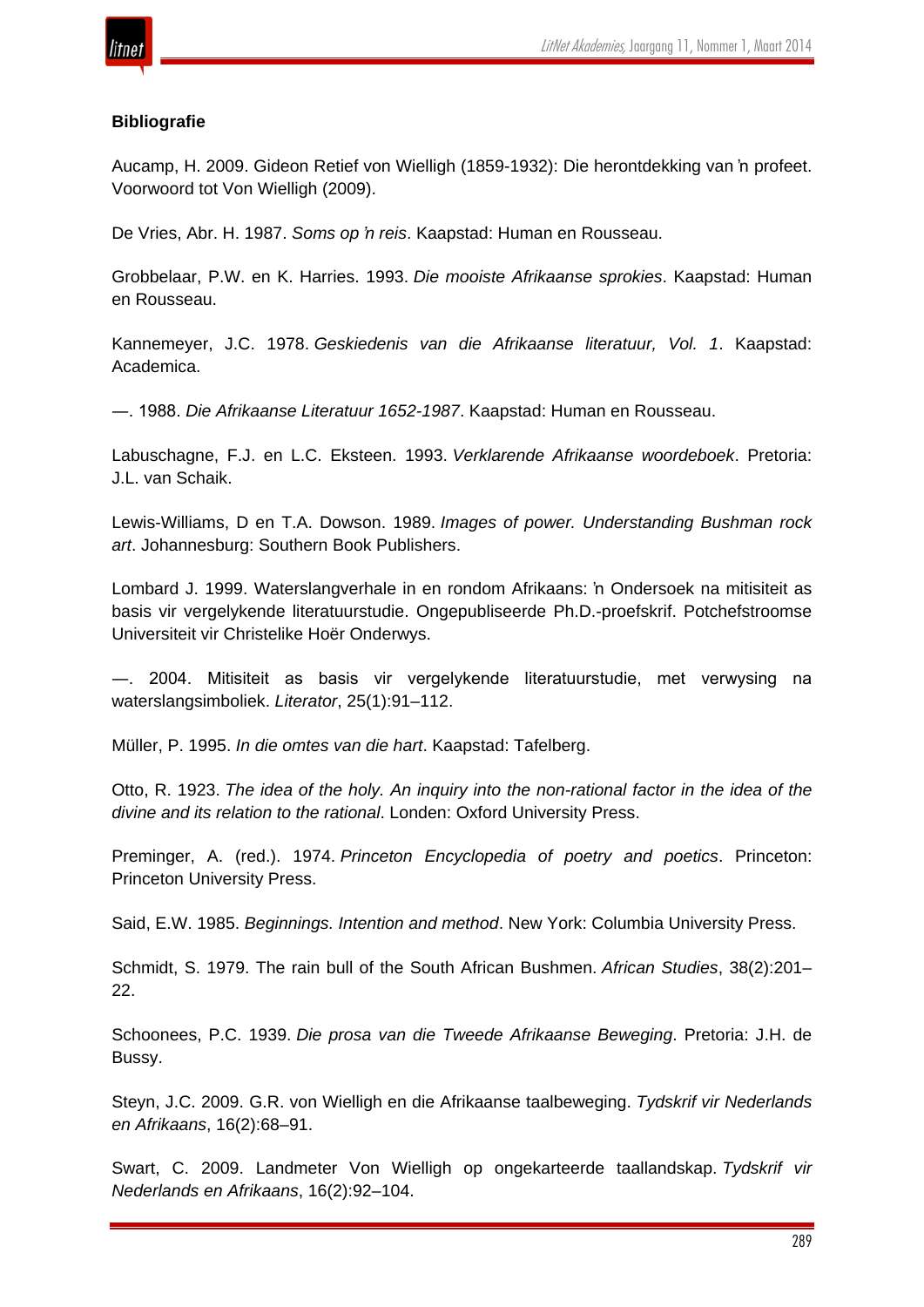

Van Coller, H. 2010. 'n Literêr-historiese perspektief op die skeppende prosa van G.R. von Wielligh. *Tydskrif vir Nederlands en Afrikaans*, 17(1):101–31.

Van Vuuren, H. 1995. Die mondelinge tradisie van die /Xam en 'n herlees van Von Wielligh se *Boesman-Stories*. *Tydskrif vir Letterkunde*, 33(l):25–35.

―. 2010. Voorwoord. In Von Wielligh 2010.

Vermeulen, E. 1957. *Temmers van die Noordweste*. Kaapstad: Nasionale Boekhandel.

Von Wielligh, G.R.1917. *Diere Stories, soos deur die Hotnots vertel. Deel 1*. Pretoria: J.L. van Schaik.

―. 1919. *Boesman-Stories. Deel 1*: *Mitologie en legendes*. Kaapstad: De Nationale Pers.

―. 1920a. *Boesman-Stories. Deel 2*: *Dierstories en ander verhale*. Kaapstad: De Nationale Pers.

―. 1920b. *Diere Stories, soos deur die Hotnots vertel. Deel 2*. Pretoria: J.L. van Schaik.

―. 1921a. *Boesman-Stories. Deel 3: Die Boesman self, sy sedes, gewoontes en bekwaamhede*. Kaapstad: De Nationale Pers.

―. 1921b. *Boesman-Stories. Deel 4: Gemengde vertellings, mees van 'n awontuurlike aard*. Kaapstad: De Nationale Pers.

―. 1921c. *Diere Stories, soos deur die Hotnots vertel. Deel 3*. Pretoria: J.L. van Schaik.

―. 1922a. *Diere Stories, soos deur die Hotnots vertel. Deel 4.* Pretoria: J.L. van Schaik.

―. 1922b. *Jakob Platjie. Egte karaktersketse uit die volkslewe van Hotnots, Korannas en Boesmans*. Pretoria: De Bussy.

―. 1925. *Ons geselstaal.* Pretoria: J.L. van Schaik.

―. 2005. *Die Sterne sind glühende Kohlen und Asche. Buschmann-Erzählungen: Mythologie & Legenden.*Windhoek: Namibia Wissenschaftliche Gesellschaft.

―. 2009. *Versamelde Boesmanstories 1*. Pretoria: Protea Boekhuis.

―. 2010. *Versamelde Boesmanstories 2*. Pretoria: Protea Boekhuis.

Wheelwright, P. 1974. Myth; Myth criticism. In Preminger (red.) 1974.

Willemse, H. 2008. Tokkelossie, "'n Boesman, outa Hendrik" en ontkennende close readings. *Literator*, 29(3):57–73.